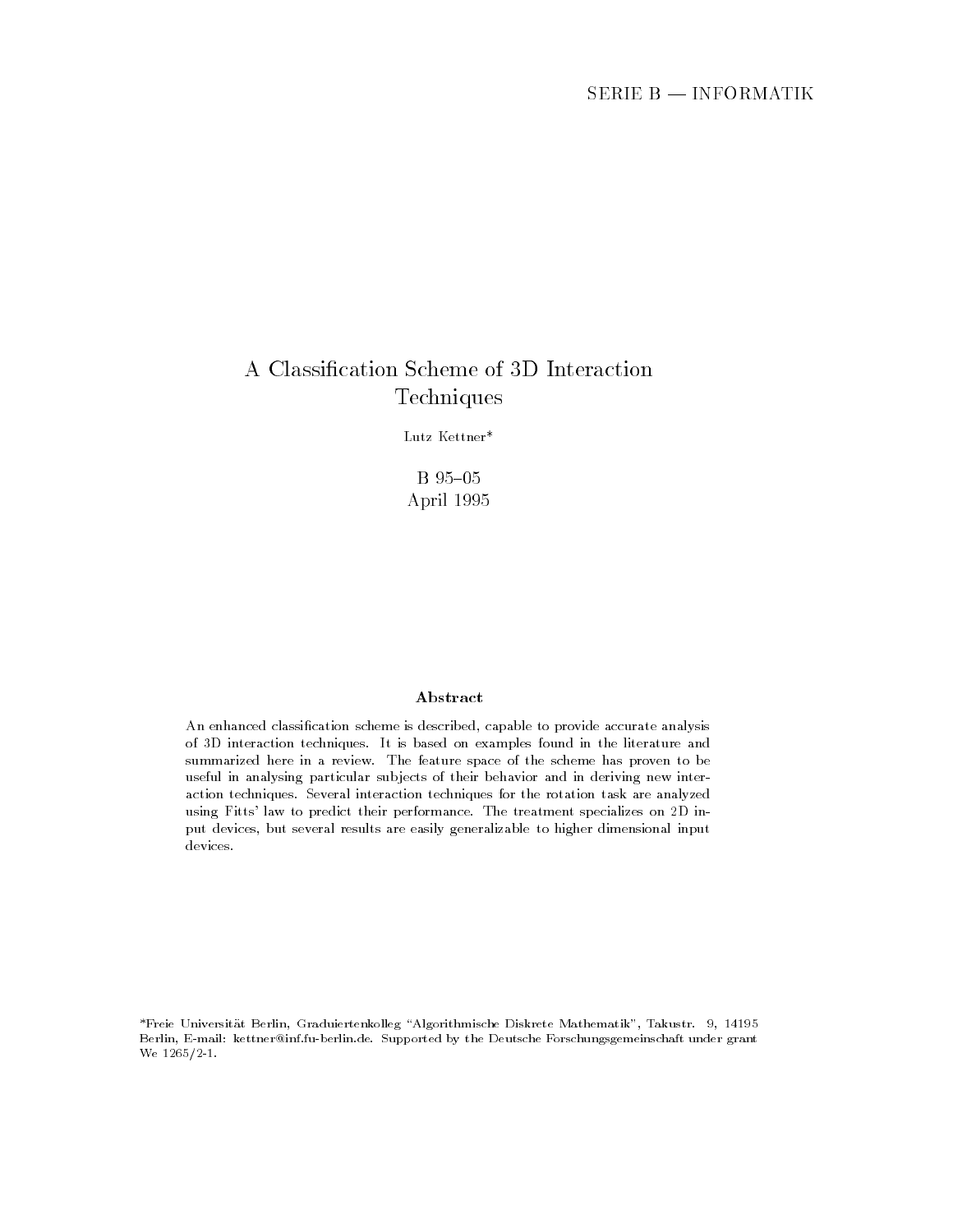#### Introduction  $\mathbf{1}$

We need two definitions to clarify terminology for the rest of the text:

Demntuon 1 (miteraction task). An interaction task is what a user wants to as programsicating rotating or scaling and object moving the viewpoints inserting the viewpoint in  $deleting,~modifying,~etc.).$ 

**Demittion 2** (interaction technique). The interaction technique is a means for achieving a certain desired interaction task -eg virtual sphere rotation object han dles for constrained translation,  $etc.$ ).

Here, we are interested in 3D interaction techniques that are performed with 2D input devices such as mice or graphic tablets
 The key problem is the information mapping from the lower degree of freedom of the input device to the higher degree of freedom of many 3D interaction tasks (e.g. rotation with three degrees of freedom). To support the user in learning and remembering a 3D interaction technique. *metaphors* are used, like in other user interfaces (*e.g.* a typewriter as a metaphor for word processing on a computer). Thus, we are talking about  $3D$  metaphors, defined as D interaction techniques associated with metaphorical concepts

This will be explained in more detail soon including an example mentioning the relevant context, and stating a definition for 3D metaphors. Afterwards, we give a short review of existing descriptions of D metaphors in literature and approaches for systematization. Then, we present our proposition for a classification scheme and apply it to selected examples
 The discussion focusses on what we can deduce from features in the classification scheme, how we can predict performance, and what type of new 3D metaphors we can expect.

The goal is to systematize existing research results in a unified framework. Developments of D metaphors are often based on ad hoc ideas and decisions
 There is a gap between theory and practical implementations in many applications
 Col lecting them together in a taxonomy will focus attention on unsolved problems, and we can investigate gaps in the feature space which promise new and interesting 3D metaphors

Altogether, insight in these problems can help us in developing good solutions bridging the gap between two-dimensional input devices and 3D interaction tasks. This will enhance the usability and the propagation of 3D applications.

#### $1.1$ 2D input devices

Current developments emphasize input devices with more than two degrees of free dom, ranging from space mice to data suits. Nonetheless, two-dimensional devices. like mice or digitizers in pen computers, still possess several advantages:

 $\bullet$  Iwo-dimensional input devices are widely spread and accepted with the use of traditional graphical user interfaces
 Thus together with their need for less sensors than 3D input devices, they are more economical.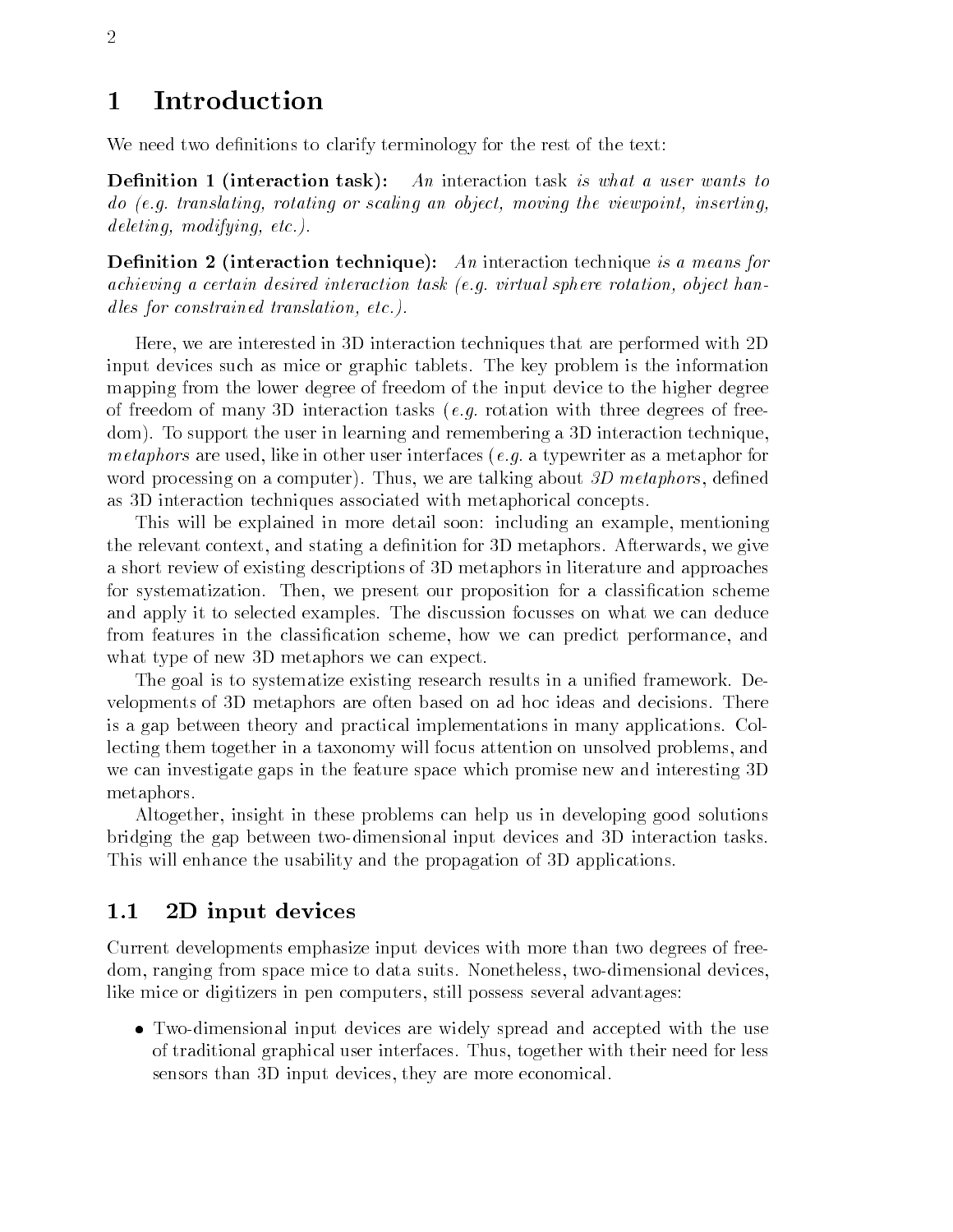- $\bullet$  The forearm can usually rest on the table, while three-dimensional devices ratigue the operator . This counts in ergonomics.
- $\bullet$  Normally, three-dimensional interaction is embedded in a dialog context of two-dimensional window operations, menu selections and keyboard typing. The disadvantage of frequent changes between different devices might outweigh advantages of specialized devices
 Thus a dataglove is not appropriate for large amounts of typing

Current developments like 3D widgets [Conner et al., 1992] do all tasks with  $3D$ interaction techniques. This seems reasonable for specialized applications, but applications with other interaction task demands or even mixed application use will also prefer other input devices

- $\bullet$  Depending on the application, 3D interaction will gain advantages from restrictions to one or two degrees of freedom. Difficulties with handling a great number of degrees of freedom can introduce errors. Thus, interaction time is limited due to correcting these errors when preciseness is demanded. Even in two dimensions, ruler and compass provide the reduction to one degree of freedom.
- Also physical size is a limiting factor for the application of a device see track balls in notebooks or digitizers in pen-tops.

Another reason for our restriction to two dimensional devices is that the device to-operation mappings are not as interesting for 6D devices as they are for 2D devices. In Ware and Osborne, 1990 the main principles for 6D devices are presented one can be called the World-in-Handmetaphor the other one can be called the Eyeball- or Camera-in-Handmetaphor The associated mappings are inverses to each other part of the Fly-roughmetaphor can be applied independent in the applied in dently. Both can also be found for 3D metaphors with 2D devices. A couple but not all of the phenomena around these D metaphors can also be found with the natural mappings of 6D devices.

### An example the Virtual-Spheremetaphor

The Virtual-Spheremetaphor was rst presented in Chen et al
 and briefly summarized in [Hultquist, 1990]. The metaphorical concept is as follows: Imagine the manipulated object embedded in a glass sphere. At the user interface, the circumference of the sphere is only drawn as a thin circle around the object, see ligure 1 on the left side . Now, the sphere can be rotated around its center by simply touching it at its imaginary surface and moving it around with the mouse pointer. pointer

 ${}^{1}$ A notable exception is the spaceball.

<sup>-</sup>This is done in the original implementation but in fact most other implementations omit this drawn circle as a prompt.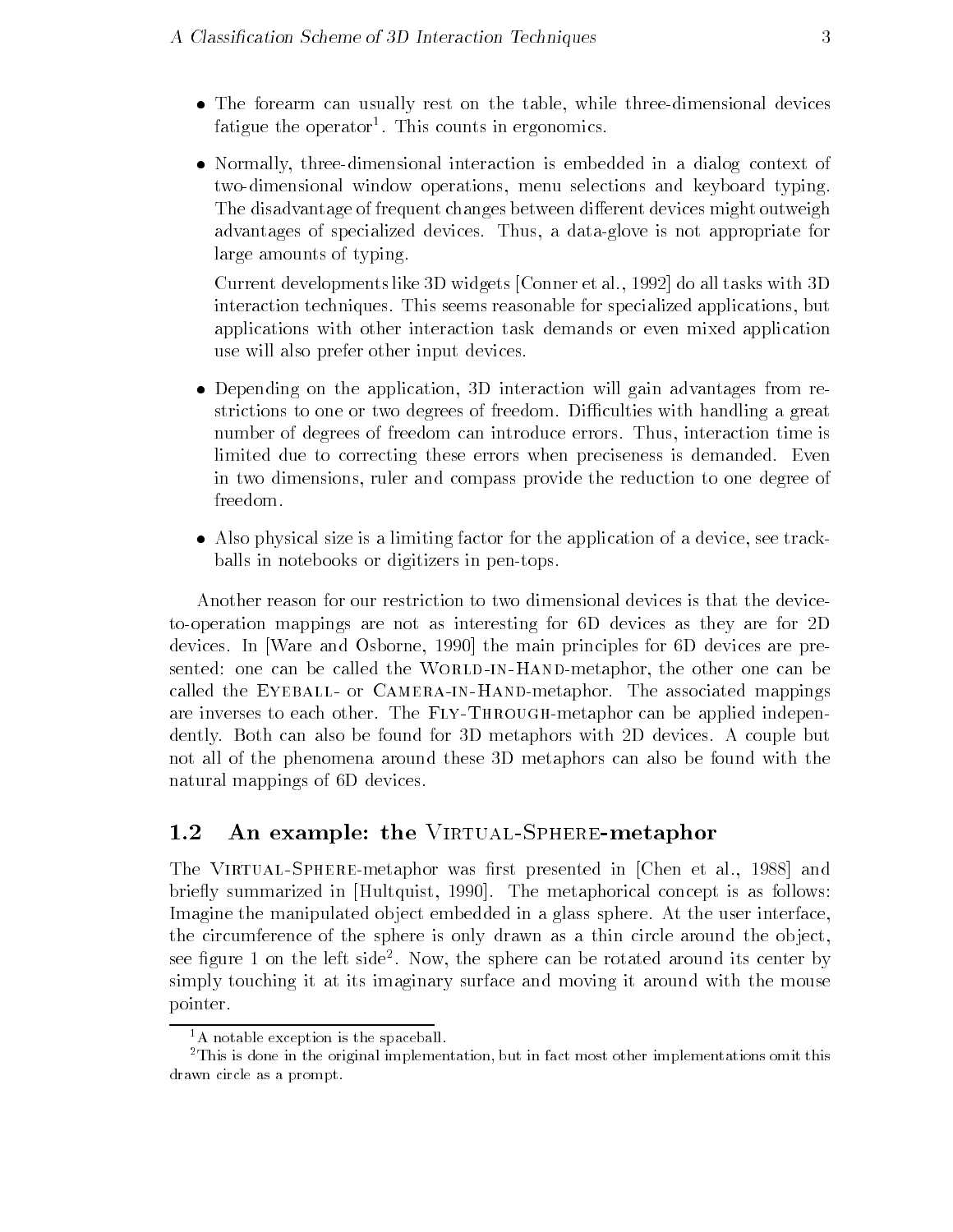Figure The Virtual-Spheremetaphor



We can see a side view of this imaginary configuration on the right side of figure 1. The screen is on the top, with the mouse pointer moving from  $A$  to  $B$ . We look at a single small move event, although we have enlarged it in the figure for a clearer presentation
 Both positions are pro jected on the virtual sphere to the endpoints of the vectors  $a$  and  $b$ . Assume that the virtual sphere is a unit sphere with its center in the origin. Then the rotation goes around the axis  $a \times b$  with the angle  $\arccos(a \cdot b) \in [0, \pi)$ , all orientations with the right-hand rule. The mouse movement describes a geodesic on the sphere

Bigger rotations are accumulated from many small mouse move events Note that the metaphor is not transitive. A rotation from a movement from A to B to a third point  $C$  is in general not equal to a rotation from a single mouse move event from  $A$  to  $C$ .

#### $1.3$ Seeheim-model for UIMS

To formalize descriptions the implementations of D metaphors are located in the Seeheim-model for user interface management systems (UIMS) [Olsen, 1992]. It provides us with clear interface definitions as depicted in figure 2. From the left side, 2D user interface events, like mouse moves or button presses, are received as *lexical tokens*. On the right side, *semantic operations* of a 3D graphics application are executed. 3D metaphors belong to the *syntactical analysis* in the dialog control of the UIMS. So, two different characteristics describe the behavior of a 3D metaphor: first, the dialog control which can easily be modeled with state transition diagrams, and second, the mapping from 2D parameters of the user interface events to the 3D parameters of the semantic operations

The information flow from the application to the user represents the visualisation part. The feedback from the dialog control can influence the representation and adds its own information to this channel
 The representation and the application interface model serve as interfaces to abstract from concrete devices and applications

For our example above the behavior can be described as follows The points A and  $D$  are represented in  $x, y$ -screen coordinates as  $(x, y$  ) and  $(x, y)$  respectively.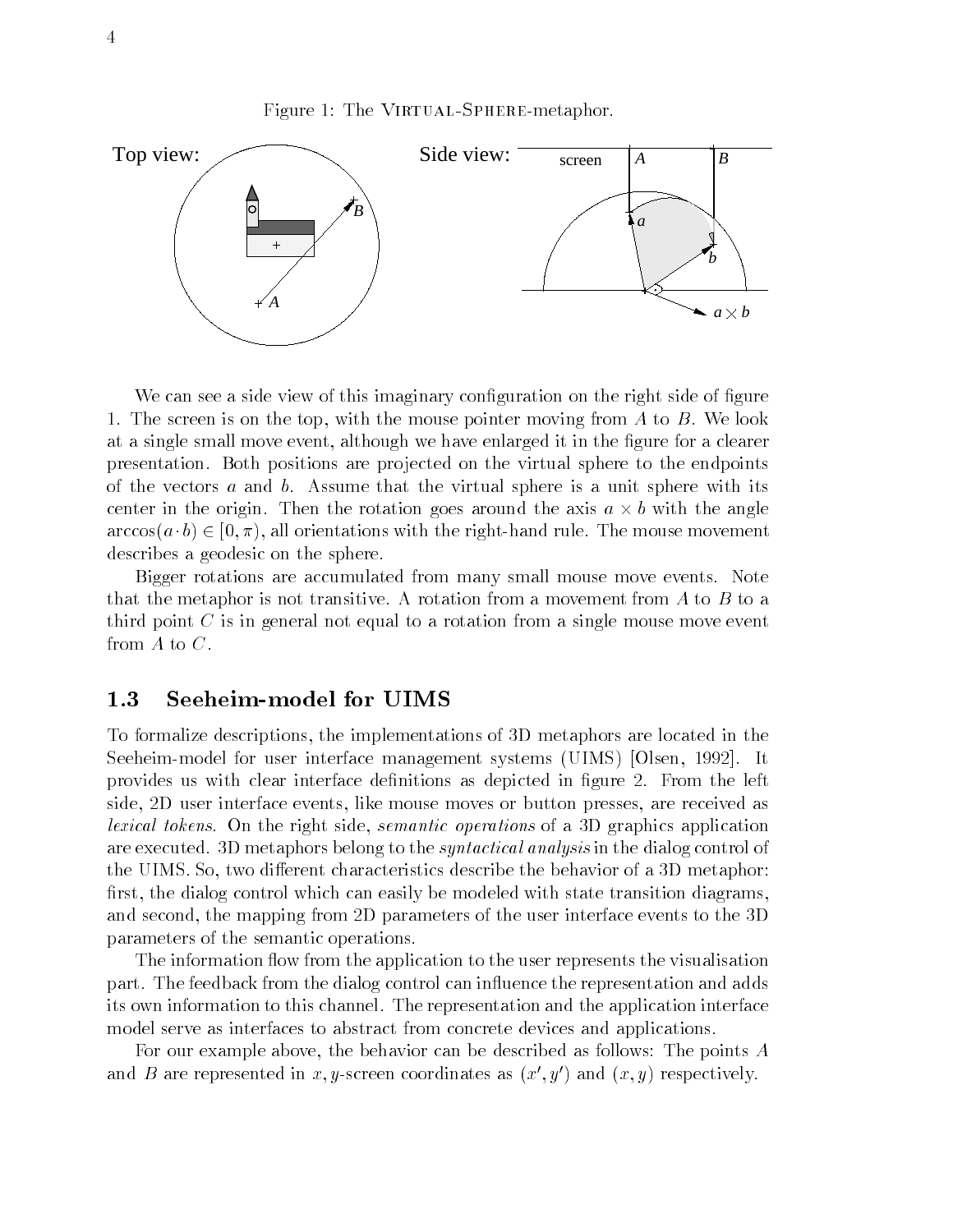

Figure Seeheimmodel for user interface management systems UIMS

$$
\begin{aligned} \text{VirtualSphere}(x, y, x', y') &:=\\ \mathbf{M} &= \mathbf{M'} \, \mathbf{R}_{axis}(a \times b, \arccos(a \cdot b)),\\ a &= \Pi(x', y'), \ b = \Pi(x, y). \end{aligned}
$$

The state diagram handles the mouse movements and remembers one previous mouse position. Therefore, the primed variables are initialized at the transition entering the **Rotate**-state and are updated on every mouse movement at the right transition. The events which enter or leave the **Rotate**-state are not specified. They are usually button-press events or other imperative events as defined in general for input devices in [Sherr, 1988].

The parameter mapping is expressed with the function VirtualSphere.  $M'$ denotes the old,  $\vec{M}$  the new transformation matrix that is manipulated with the metaphore the rotation matrix  $\alpha$  is the rotation matrix for the axis number of the axis number  $\alpha$  . The axis number of the axis  $\alpha$ as denotes the projection of a point  $\{x, y\}$  in screen coordinates onto the imaginates  $\mathcal{A}$ unit sphere, resulting in a unit vector. These M and  $\mathbf{R}_{axis}$  are elements of the application interface model

#### Definition of a 3D metaphor  $1.4$

We have seen that a 3D metaphor can be described in an informal fashion to stress the intention behind the metaphor
 This is what someone should explain to a novice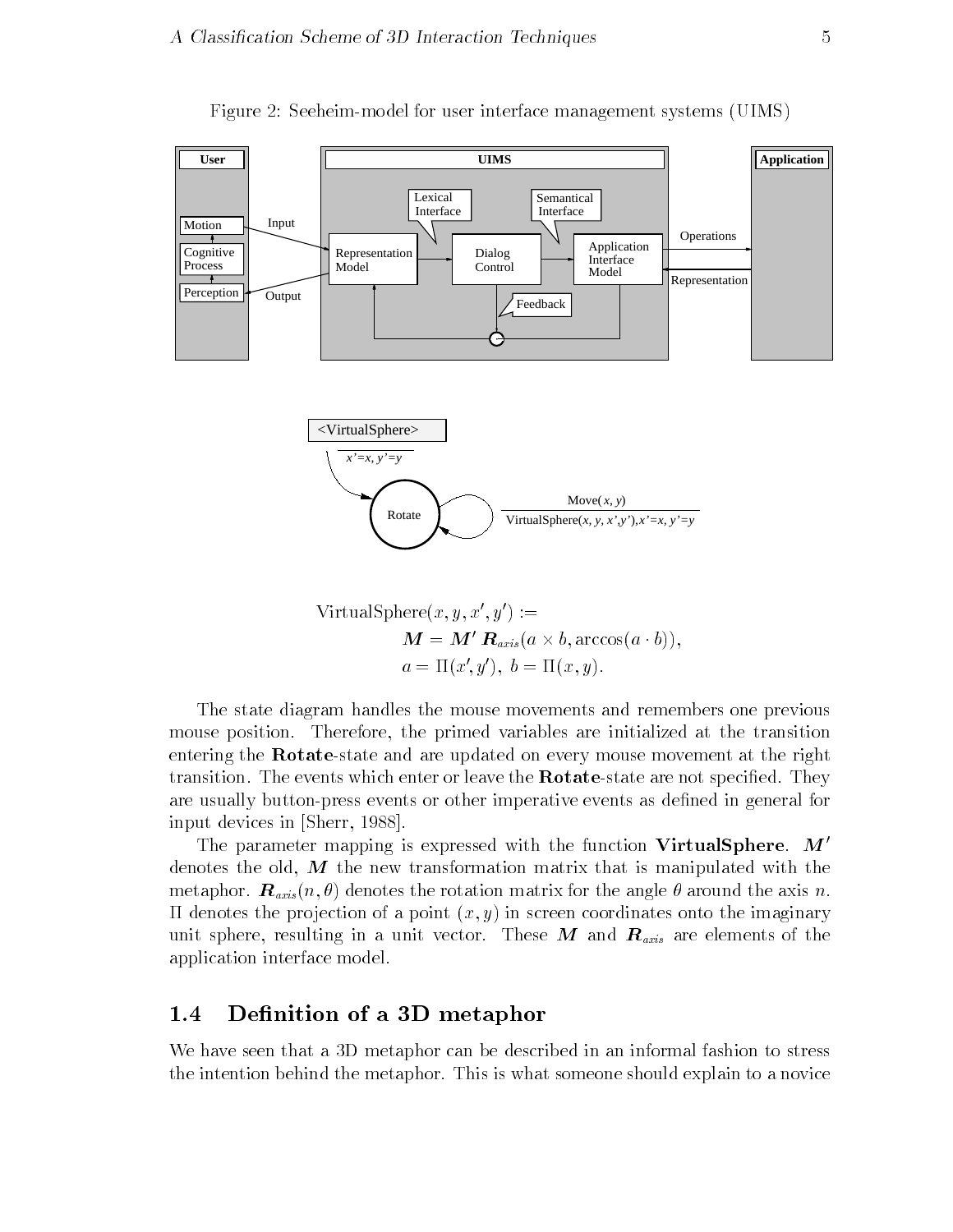to establish relations to his real world experience. Moreover, we have seen that a 3D metaphor can be defined formally for implementation purposes, divided into a transition diagram and a mapping function
 We can tie them together for a complete definition.

**Demition**  $\boldsymbol{\theta}$  **(oD metaphor).** A 3D metaphor explains the handling of a 3D operation with a two dimensional input device. It consists of two parts: the metaphorical concept that describes the structural mapping from the user's mental model into the human-computer interface, and the implementation that maps interface events into the three-dimensional mathematical model of the application. To facilitate establishing a mental model, the metaphorical concept relates to the user's previous experience with three dimensions

Let us focus for a moment on metaphors in their usual meaning. [Lakoff and Johnson, 1980 talk about *metaphorical concepts*, because a metaphor deals with a whole domain mapping concepts from this well known domain from which the metaphor is chosen into a new context to which the metaphor is applied We can analyse specificity richity richness and other topics and mentioned in Carroll and Machinese mentioned in Carroll and On the other hand, we should avoid treating them as *analogies* that map all concepts of a domain
 Metaphors do only map selected concepts and allow exceptions and extensions [Halasz and Moran, 1982].

A 3D metaphor performs the mapping from the user's mental model about 3D interaction into the 2D user interface actions. The implementation of a 3D metaphor performs the mapping from the D user interface events into the D operations of an application
 The question how the mental model of D interaction for a user looks like is addressed for example in Shepard and Cooper, 1986, Carlton and Shepard, 1990. The results concerning *mental rotations* and also translation and scaling tasks indicate that the user has an analogous D model in contradistinction to a digital symbolic model. If the mental model of the user is isomorphic to the 3D mathematical model of the application in some sense we can identify the metaphor as the inverse mapping of its implementation

In our work, we are especially interested in the first part of our definition. What qualities of a 3D metaphor are observable from the user's point of view, and how do they influence the usability of the 3D metaphor? This will mostly determine the implementation
 We have therefore analyzed D metaphors found in literature within this framework. An overview is given in the next section. Then we present a classification scheme with a feature space based on metaphorical concepts we have found

#### $1.5$ Known 3D interaction techniques

For many 2D interaction techniques there exists a canonical extension to 3D. Translation extends easily, if we project the 2D position on a plane, e.g. the xy-plane centered in an object, to achieve a 3D position. We can use direct manipulation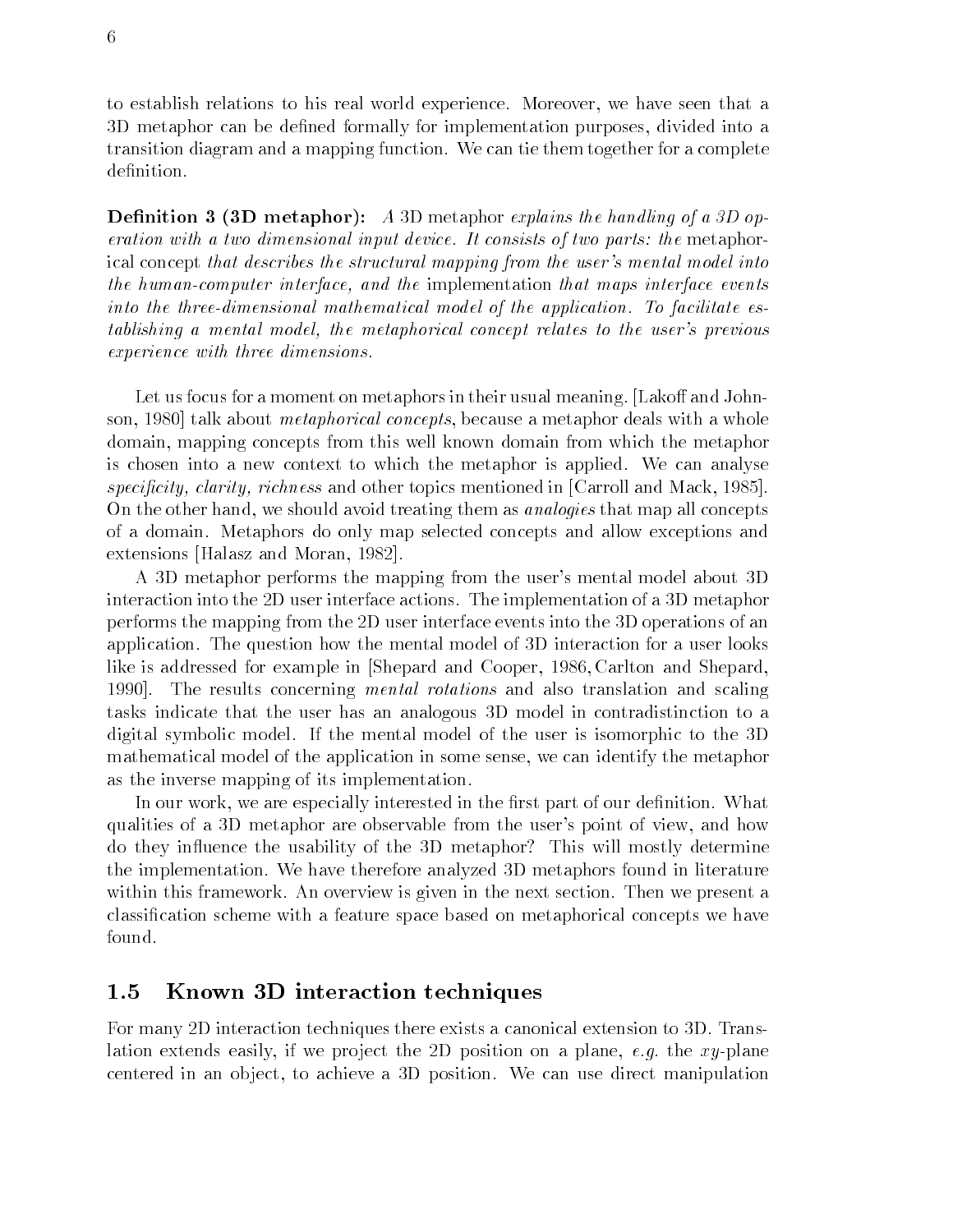in the D graphics display or a D indirect manipulator in the usual D graphical user interface around
 They are well documented with several other D metaphors in  $[Folev et al., 1990].$ 

[Johnson, 1963] explains the system *Sketchpad III*, the first computer application known with D interaction
 It uses a lightpen and rotary potentiometers to manipulate in three orthogonal and one perspective view of the 3D scene. The system already includes a snapping technique with a sphere or cylinder shape for the 3D cursor.

Thornton describes Number-Wheels a kind of incremental slider im plementation with a graphics tablet that can model infinitely large rotation angles. He associates a mass to the wheel so that rotations continue with the speed they have had at the end of an interaction. A consequence of this metaphorical concept is that friction will slow down the wheel
 We call it Spin-Effect as it is known for rotational metaphors

[Evans et al., 1981] concentrate on 3D metaphors for rotations. The TURNTABLE denotes rotations around the axis perpendicular to the screen
 A reference point is needed to rotate around. The STIRRER analyzes the mouse path to detect circular movements and maps the angle to a rotation similar to the TURNTABLE. In difference, no absolute reference point is needed and two degrees of freedom, *i.e.* linear movements, are free to be mapped to rotations around the two remaining axes. This leads to gesture recognition which is a concept that provides many degrees of freedom, see [Rubine, 1991, Brockl and Hartenstein, 1993] for details.

[Chen et al., 1988] is the source of our example above. The paper compares four metaphors for rotation in a user experiment. Three of them are slider arrangements drawn in the 3D graphics area. The fourth and winning metaphor is the VIRTUAL-SPHERE. The second experiment compares it with the combined metaphor from [Evans et al., 1981] above. No significant difference in performance time and angular accuracy is reported

An even simpler metaphor is the Rolling-Ball
 It maps the x and y coordi nates of the mouse movements to incremental rotations around the y- and x-axis respectively. One might expect that this restricts the metaphor to a two-dimensional subset of rotations, but this is false. [Hanson, 1992] explains in detail the surprising factor is rotated in clockwise order using a sphere is rotated in clockwise order using a at observed in the c equals the incremental style for rotations the sphere itself will rotate counterclock wise. Therefore, all three degrees of freedom can be manipulated.

Two rotation metaphors are reported in [Brock] et al., 1992]. The first is a derivation of the Virtual-Sphere
 The relative mouse movement is separated into an angular and a radial component as for polar coordinates
 The radial component is used for the Virtual-Sphere the angular component is used for the Turntable Thus, any movement around the center rotates around the normal axis of the screen. The second one is called GLOBE-metaphor. A point is selected on an imaginary globe
 Here the new viewpoint is located and the new viewing direction points to the center of earth

[Nielson and Olsen, 1986] introduce a new translation metaphor with a segmen-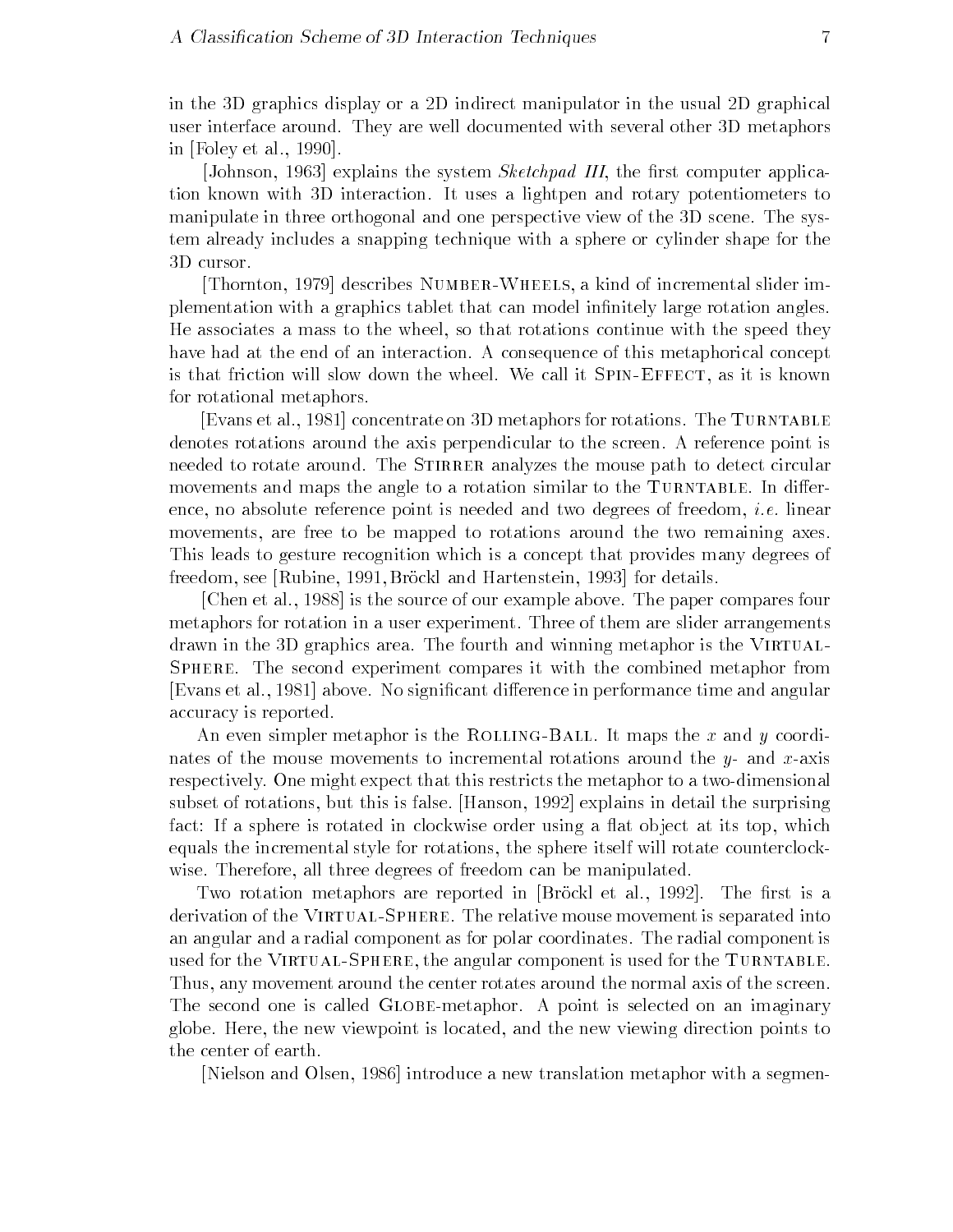Fig.  $3a$ : Segments around a centroid for a translation metaphor

Fig
 b The combination of handles and segmen tation results in a fairly complex metaphor



tation around the mouse pointer
 The orientations of the segements are aligned to the projection of the local coordinate frame of the object to be manipulated, as depicted in figure 3a. The metaphor behaves like a pie menu; the direction of the mouse movement selects the direction in which to translate. [van Emmerik, 1990] extends the concept to seven handles, as shown in figure 3b, providing translation, rotation and nonuniform scaling operations in one metaphor. [Conner et al., 1992, Snibbe et al., 1992, Zeleznik et al., 1993 implement these concepts of handles and pie menu segments in their 3D widget set.

Houde, 1992 goes a step further and makes the operation behind a handle visible to the user by drawing the handle as a hand symbol that looks like performing this operation. The paper presents a stepwise refinement of a prototypical furniture placing application
 Results from several informal user tests are reported that influence the design.

[Nielson and Olsen, 1986] also present interaction techniques for translation, rotation and scaling that are based on selecting points on surfaces or edges of objects. The techniques are defined through multiple points,  $e.g.$  two points define a translation from one to the other. This approach differs from the previous ones in the fact that it allows precise drawings in distinction to fuzzy sketching techniques Further work on precise interaction techniques is documented in Bier, 1986, Bier, 1990. A complete drawing system is presented.

An important, specialized task is the viewpoint navigation. [Mackinlay et al., b describe a Logarithmic-Flightmetaphor that provides eective view point navigation in three space with only a 2D pointing device. The complex WALKING-metaphor needs three modal states to achieve a five-degrees-of-freedom control Mackinlay et al., 1990a, Robertson et al., 1993. Two states are represented by small transparent icons in the visual field. The third state will be entered during interaction outside these icons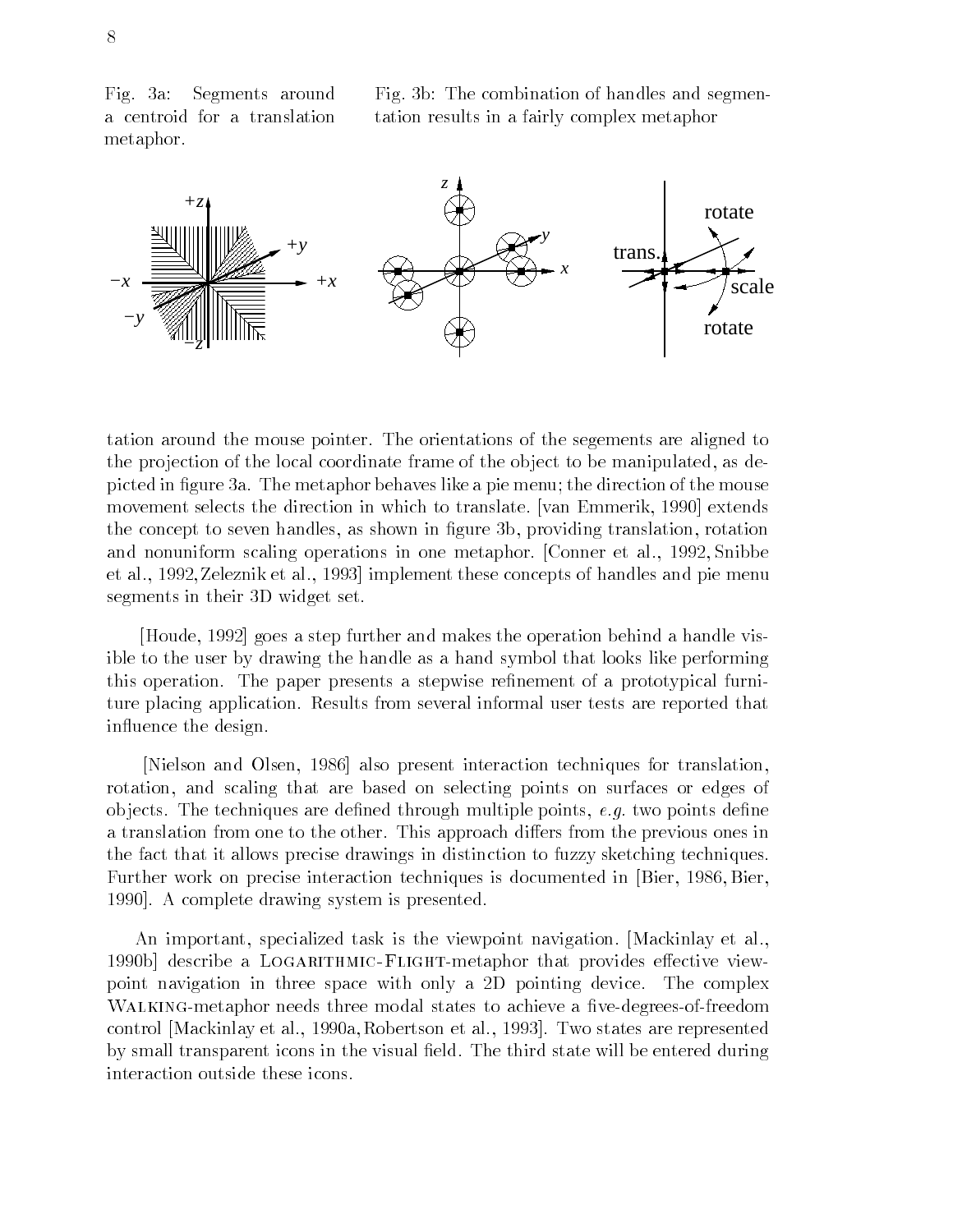### Formal Approaches

[Chen et al., 1988, Houde, 1992] have done empirical examinations to compare different ad hoc design ideas, sometimes justified through usability tests, see previous section. A slightly different approach is reported in [Grissom and Perlman, 1993]. A whole interface with several interaction tasks is evaluated, not only to compare the performance of different techniques, but also to test the integration in the interface; how well the techniques fit together. Nothing specific is said in advance about interaction techniques. Only a set of basic tasks is defined, over which the performance has to be evaluated

[Mackinlay et al., 1990a, Card et al., 1991] are motivated from taxonomies of input devices, but they reach a level with their classification scheme that is capable to describe 3D metaphors. Their key example is the WALKING-metaphor. A great advantage of this approach is the unified framework dealing with physical device properties and logical parameter mappings
 The complete interaction process from physical movements up to operations in the application can be modeled
 But this strength is also its weak point. The scheme is not expressive enough for our purposes: in particular, there are no interface definitions, what is physical and what is logical. It is difficult to model the dialog control in this scheme. The dialog flow is determined through a mixture of physical device properties and application behavior
 A minor point is that the layout transformation is not precise enough, *i.e.* the transformation model is not clear and rotations around arbitrary axes are missing

Earlier taxonomies for logical input devices can be found in [Foley et al., 1990]. They provide a crude classification in locator, pick, valuator, keyboard and choice devices, also used in graphical system standards like GKS or Phigs. They are not able to describe 3D metaphors in sufficient depth.

#### $\overline{2}$ **Classification Scheme**

We adopt the idea of morphological analysis from [Mackinlay et al., 1990a] and decompose D metaphors into elementary metaphors that form more complex ones with a small set of composition operators If we look at the dimension of the mapping, we can decompose all 3D metaphors to one dimensional mappings. These are *elementary metaphors*. Examples are a simple 1D slider or the TURNTABLE.

To collect 3D metaphors, we reviewed papers from the computer graphics, the human computer interaction, the ergonomics and cognitive science field. We have found  $42$  nicely distinguishable  $3D$  metaphors to build up and justify a feature space. An overview is presented in the previous section

The analysis by decomposing metaphors sometimes results in elementary ones that are useless and difficult to understand as a stand-alone interaction technique. Thus, we start presenting the composition operators, continue with the classification scheme for composed and elementary metaphors, and finish with the description of all features. But first of all, we want to clarify our method and criteria to build this classification scheme.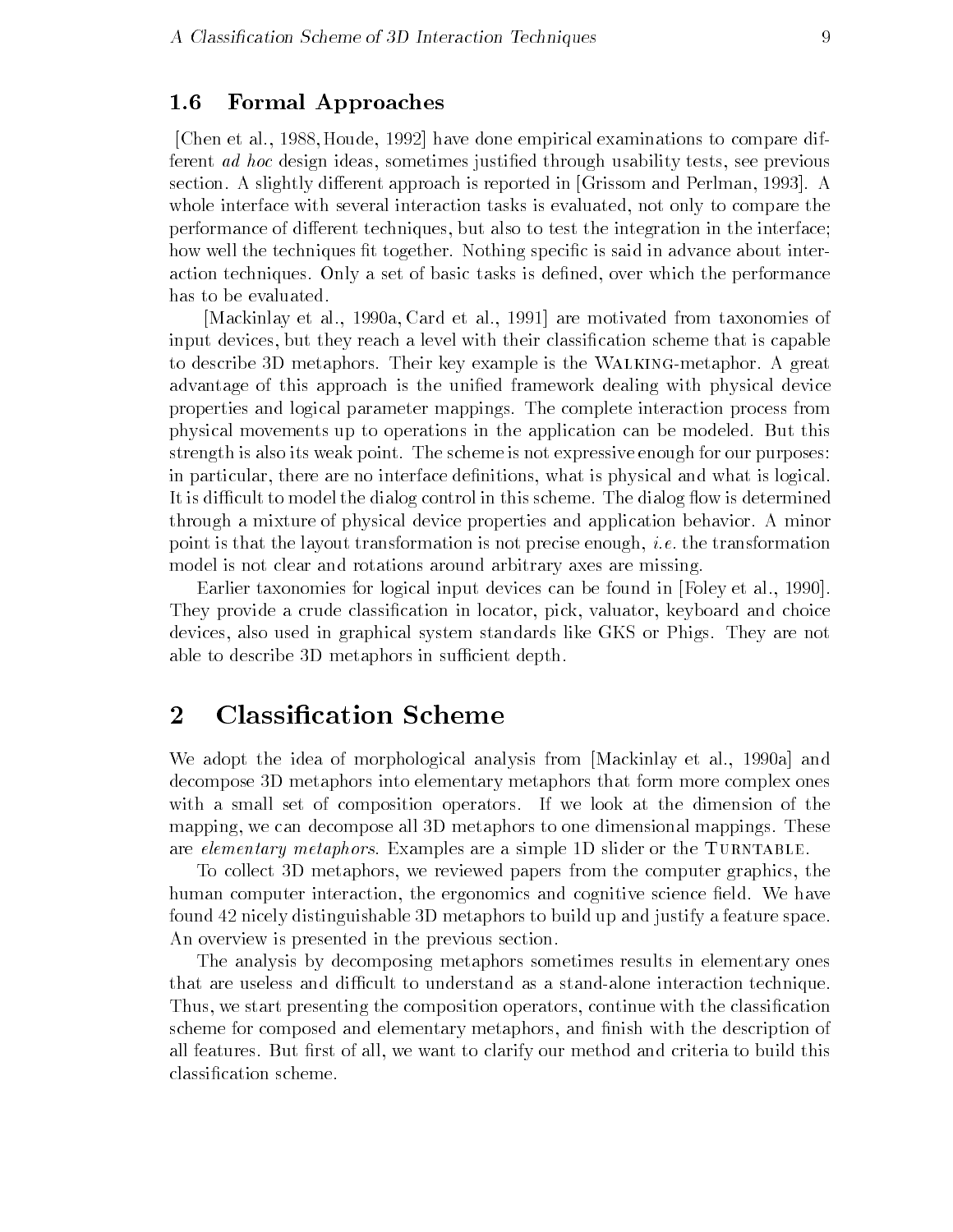#### Feature space criteria  $2.1\,$

As explained in the introduction we want to distinguish D metaphors by their qualities. The classification scheme consists of features, any of them describing a quality all together forming the feature space Any D metaphor will be classi fied as a point in this feature space, but not all points might represent reasonable metaphors. So, how to select the features?

- $\bullet$  . We have chosen a user centered approach. Features will only be allowed, if they  $\bullet$ can be observed using the interface without looking at the implementation of the 3D metaphor.
- $\bullet$  for any feature, there should be at least one example of two different  $\hspace{0.1mm}$ metaphors, so that they are distinguishable with this feature.
- $\bullet$  for any two different metaphors should exist at least one feature that distinguishes between them
- $\bullet\,$  No feature should be reducable from a set of other features.  $\,$

The decision what metaphors are different depends on subjective judgements and will influence how fine or coarse the classification scheme will be.

A weak point in the theory is the lack of foundation from cognitive science for the metaphorical concepts we are going to use in the classification. So they are chosen as a result of an orthogonal decomposition of the metaphors as it is common in computer science. It is not sure if it is even user independent, but this decomposition is in principle supported by the empirical results reported from [Shepard and Cooper, 1986 and the theoretical considerations in  $[Carlton and Shepard, 1990]$ . One important point is that a 3D rotation around the view axis is not significantly faster than rotations around arbitrary axes in D
 One might expect a performance advantage, because the task projected to 2D seems easier, but this is not the case for rotations with three-dimensional objects. So the decomposition of a rotation into an arbitrary rotation axis and a rotation angle is fairly reasonable, especially when compared to Eulerian angles with three fixed axes in arbitrarily chosen order. The analog nature of parameters like angles and distances is also stated in Shepard and Cooper, 1986.

#### $2.2$ Composed and elementary metaphors

A composed metaphor is recursively defined by a composition technique that fits several temporal togethers to the temporal types can be distinguished the temporal temporal temporal temporal poral ordering and spatial grouping. Parallel (interleave), alternative, and sequencial grouping of events are well known in the description of the temporal behavior of a dialog system

Spatial grouping gives access to different dialogs at different places of the graphical user interface. It can be subdivided according to the reference system involved.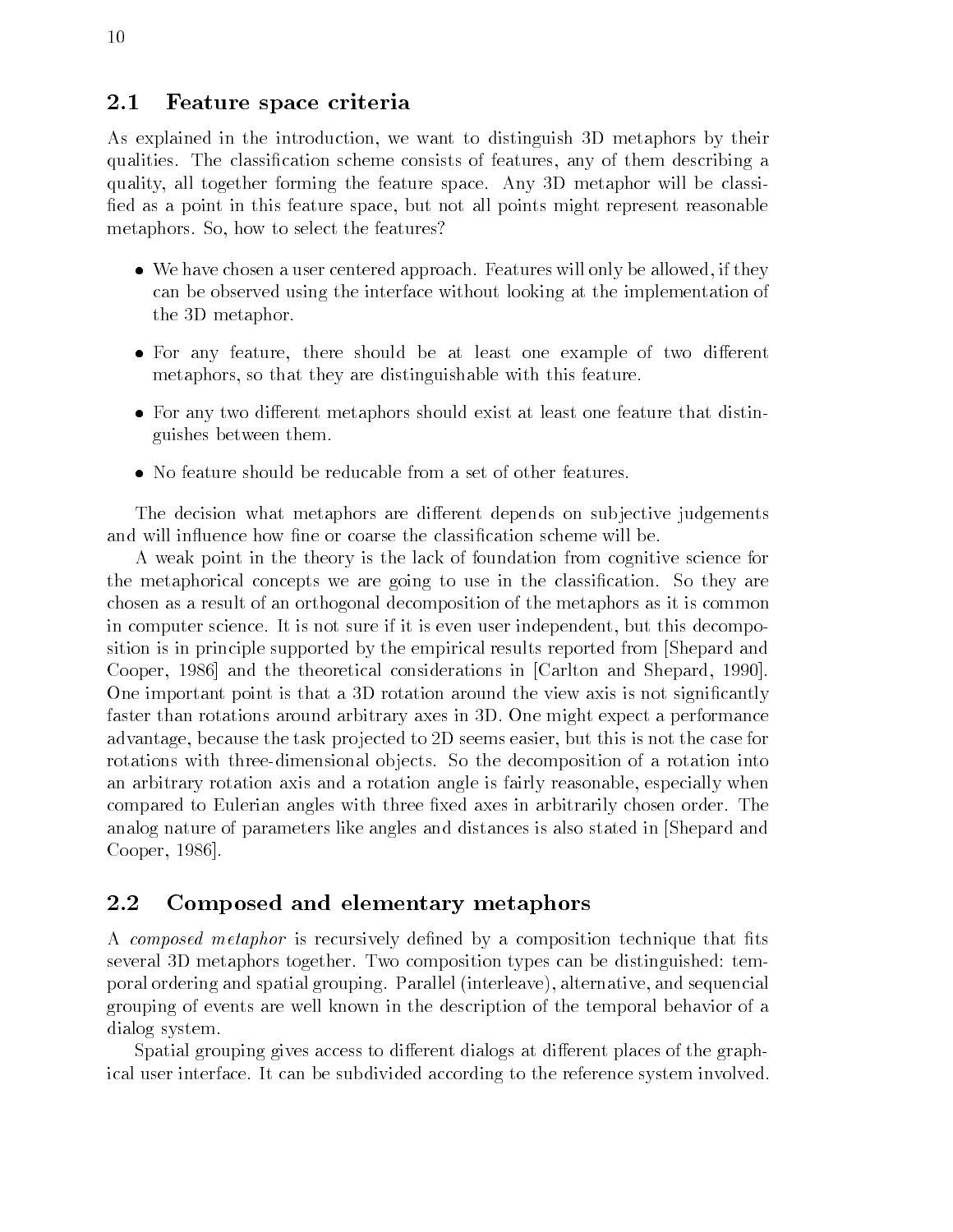Handles are an example for marked areas in object space, segmentations are examples in world space, fixed to screen coordinates, and pie-menu-like selections are connected to the relative reference system of the mouse pointer
 Examples are given in the review above

Spatial grouping occurs in conjunction with the alternative or parallel dialog  $\mathbf{r}$ transition diagram
 E
g
 a pie menu with alternative dialog control will choose the selected menu item once at the beginning of interaction, while the parallel dialog control chooses again at every mouse movement

 $\alpha$  cation composed metaphor  $\mu$  a composed metaphor is characterized by a vetuple consisting of the composition operator over a set of D metaphors as operands a set of metaphorical concepts as mentioned in the department  $\alpha$  and  $\alpha$ metaphor, a seven-tuple of subitems to distinguish a whole bunch of variants, and the prompt and feedback styles that describe their perception quality. The complete classification with all possible choices for the features is as follows with

 $<$ NAME $>$  = (  $(parallel \mid alternate)$  (*pie menu*  $|$  *segments*  $|$  *handles*)  $|$ parallel | alternate | sequence:  $\{\langle NAME1\rangle, \langle NAME2\rangle ...\},\$ concepts  $\subset$  {line, plane, multiple views, number-wheel-angle, number-wheel-axis, turntable-angle, turntable-axis,  $rotation-axis, orientation, parameter\},\$  $variant = **EXTENDED** *VARIANTS*$ prompt  $\subset$  {syntactic symbolic, syntactic 2D, syntactic 3D, semantic, none},  $feedback \subseteq$  {syntactic symbolic, syntactic 2D, syntactic 3D, semantic, none  $\mathcal{L}$  $\langle$ EXTENDED VARIANTS $\rangle$  = ( *orientation*  $\subseteq$  {parallel, arbitrary}, surrogate  $\subseteq$  {reference frame, wheel, sphere, bounding box, handles, none $\}$ , synchronisation  $\subset \{$ movement, direction, none $\},$ *transformation*  $\subseteq$  {camera in hand, world in hand}, integration  $\subset \{\text{position}, \text{speed}, \text{acceleration}\},\$ spin effect  $\in \{yes, no\},\$ commutativity  $\in \{yes, no\}$  $\lambda$ 

The metaphorical concepts and the other features will mostly depend on the D metaphors used to built the composed one
 Features from the type subset are unions, the *spin effect* and the *commutativity* feature are logically anded from the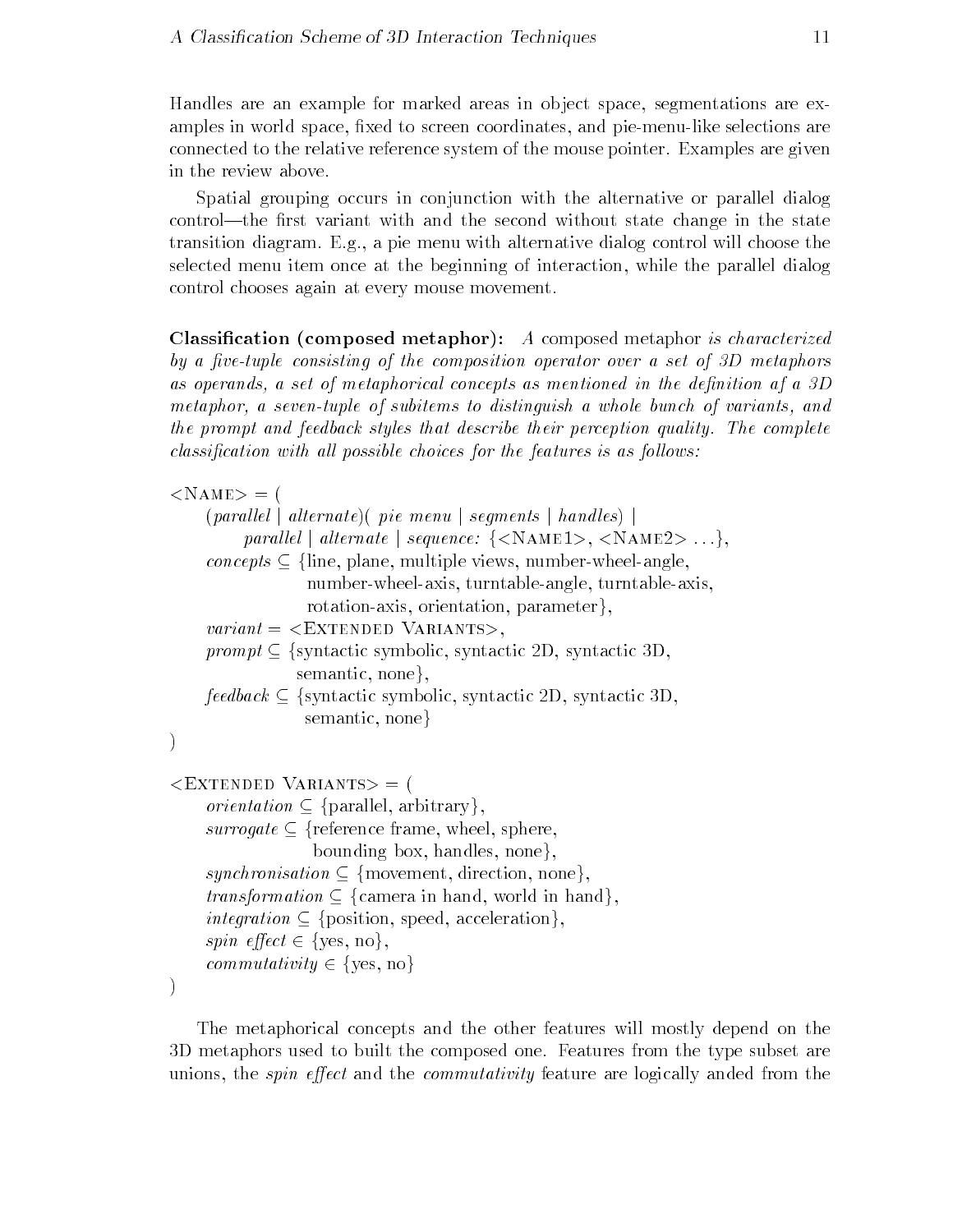underlying metaphors' features. The *concepts* and the *surrogate* features are not strictly unions
 Two line concepts orthogonal to each other and belonging to the same operation will be substituted through the plane concept
 The multiple view concept is unique and will occur at a certain level of complexity
 The sphere as a selected ob ject is constructed from two orthogonal wheels
 All features are explained in the next section
 Examples are given thereafter

An elementary metaphor is reduced to only one-dimensional mappings. We include the semantic operation that the metaphor performs in the application to distinguish cases in which the metaphorical concept is the same;  $e.g.$  scaling and translating can often use the same concepts

 $\alpha$  cation (ciclification and  $\alpha$  is computed and  $\alpha$  increased in  $\alpha$  characters terized by a vetuple consisting of the operations type that is performed from the semantic operation of the  $3D$  application, the metaphorical concept, a six-tuple of subitems to distinguish the variants, and the prompt and feedback styles that describe their perception quality The complete classi cation with all possible choices for the  $features$  is as  $follows$ :

### $\langle NAME \rangle = ($

| <i>operation</i> $\in$ {translation, rotation, uniform scaling, scaling,                   |
|--------------------------------------------------------------------------------------------|
| selection, parameter.                                                                      |
| $concept \in \{\text{line}, \text{number-wheel-angle}, \text{number-wheel-axis}, \text{m}$ |
| turntable-angle, turntable-axis, rotation-axis, parameter},                                |
| $variant = \langle VARIANTS \rangle,$                                                      |
| $prompt \in \{syntactic symbolic, syntactic 2D, syntactic 3D,$                             |
| semantic, none,                                                                            |
| $feedback \in \{syntactic \; symbolic, syntactic \; 2D, syntactic \; 3D,$                  |
| semantic, none                                                                             |
|                                                                                            |

```
\big)
```

```
<VARIANTS> = (
     orientation \in {parallel, arbitrary},
     surrogate \in {reference frame, wheel, sphere,
                   bounding box, handles, none.
    synchronisation \in \{ movement, direction, none\},transformation \in {camera in hand, world in hand},
     integration \in {position, speed, acceleration},
    spin effect \in {yes, no}
\mathcal{E}
```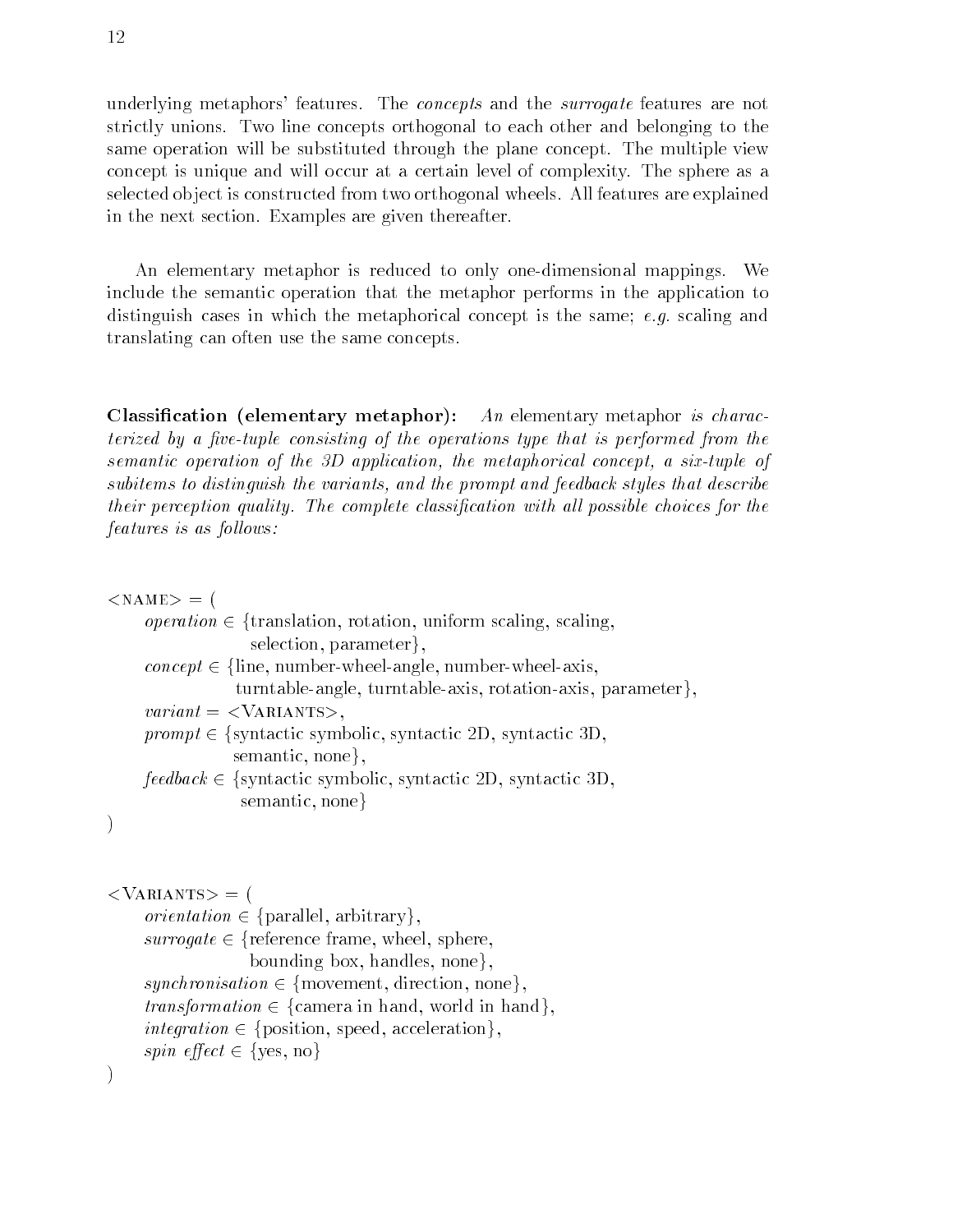#### Description of all features 2.3

#### 2.3.1 Operation

The operation is determined from the semantic operation of the D graphics appli cation
 It helps in distinguishing among metaphors if the metaphorical concept is applicable to different operations. It serves as the main feature which tells what the metaphor is good for

#### 2.3.2 Concept

The metaphorical concept is mentioned in the introduction
 It roughly tells how to use this interaction technique. This is done with references to the user's experience with the real world. The concept is responsible for building the mental model in the user's mind.

- Line denotes interaction with the reduced degree of freedom to one on a straight line. It can be applied to operations like translation, selection or scaling.
- Plane denotes interaction with the reduced degree of freedom to two dimensions on a plane
 It can be applied to the same operations as for the line concept but only in composed metaphors as can be seen from the dimension two
- Multiple views Dierent viewpoints enable the selection of a line or a plane in one view that serves for the line or plane metaphorical concept used for interaction in another view
 If multiple views are not supported by the user interface of the application, dialog techniques can switch between different views.
- where we have an angles the internet have concept described internet of man a nipulating the cylindrical surface of a wheel with its axis placed in the plane of the D interaction
 So a linear movement is mapped to the angular pa rameter of a rotation. Only the projection of the pointer movement onto the direction of the wheel (perpendicular to its axis) is mapped.
- where  $\alpha$  in addition the addition to the axiste streept shee and the actively states. that the axis of rotation is perpendicular to the pointer movement
 The axis concept determines the rotation axis and the angleconcept determines the angle of rotation

This is an example of a more or less useless concept to build a stand-alone metaphor. It works only in conjunction with the number-wheel-angle concept and follows the decomposition of a rotation in axis and angle

and the turntable turntable turntable concept describes the induced of a generalized wheel with its axis arbitrarily placed outside the plane of 2D interaction. The name is derived from the view from the top onto a turntable where the rota tion axis is perpendicular to the plane of 2D interaction. There, the angle is derived from the polar angle of the circular component of movements around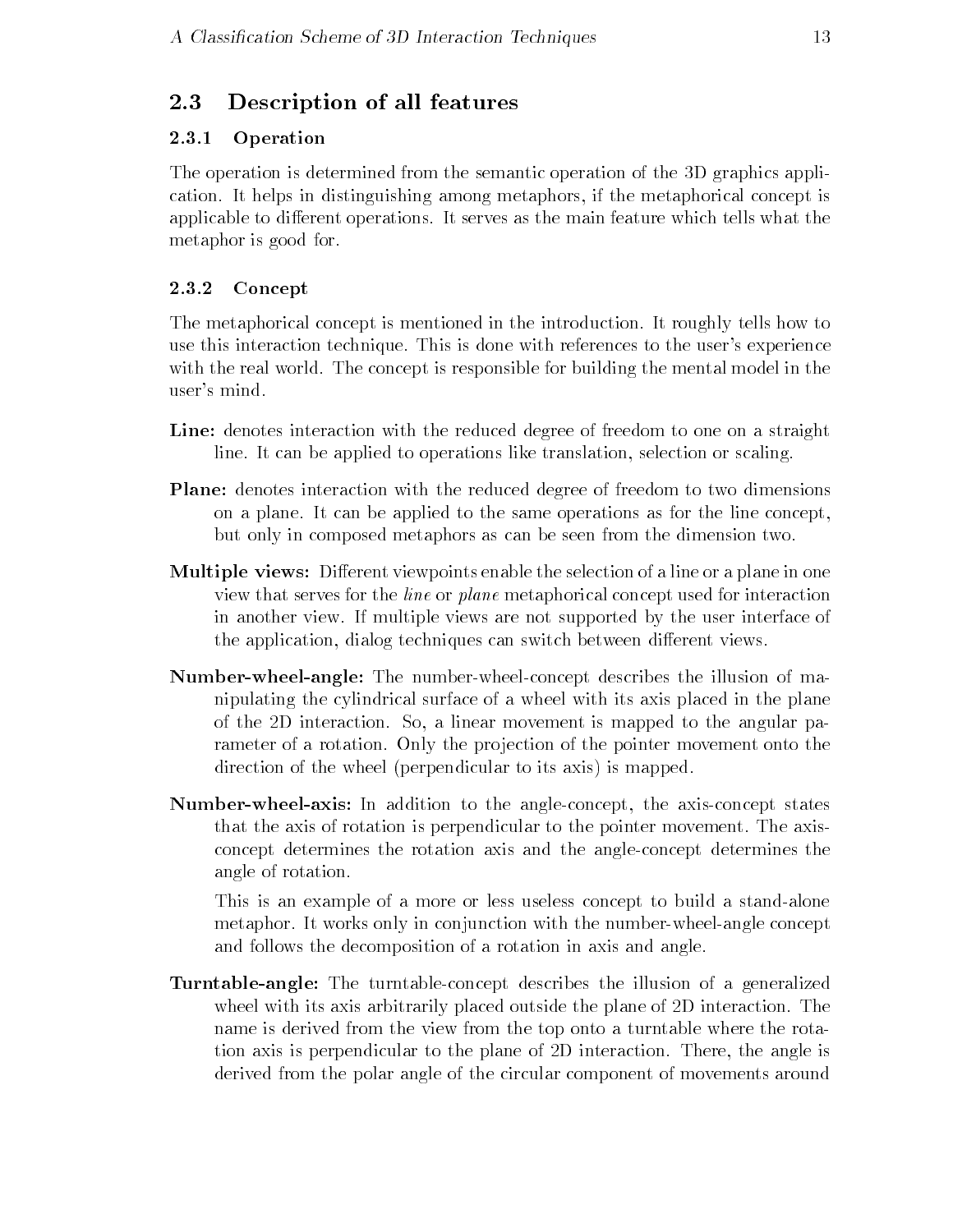the known center of the wheel. In general, the rotation describes elliptic curves around the known center
 In distinction to the numberwheel the disc at the side of the wheel is manipulated

- axisticles this target characteristic the turntable angle concept to the and concept is more difficult than for the number-wheel. But it follows the same rule, namely that the angleconcept determines the angle of rotation whereas the axis-concept determines the rotation axis. In conjunction, both concepts resure in the Virtual-Spheremetric intervalses and alternative above a strategy in the axistence of the axis of concept derives the rotation axis from the fact that the observed pointer move ment must describe an elliptic curve around the known center of rotation Again, the axis is perpendicular to the pointer movement if pictured in 3D.
- avevere as this this concept uses pointer move movement and the concept the the oriental tion of the rotation axis
 Nothing is stated about the rotation angle
- Parameter This concept is derived from the mathematical background of the se mantic operations that use one dimensional parameters as the most general concept. This concept can be used for all metaphors, but it is only recommended for situations where no better real world concept can be found than the underlying mathematical description of the operation

#### 2.3.3 Variant: orientation

The D metaphor often implies a reference frame associated with the manipulated object. The *orientation* of this reference frame can be aligned to the plane of the D interaction in other words to the screen space reference frame The precise definition states that the z-axis of the reference frame must be parallel with the surface normal of the 2D interaction plane to call the object reference frame to be aligned with the screen reference frame

Extensions of D interaction techniques are typical candidates for aligned refer ence frames. The techniques from [Nielson and Olsen, 1986] take their benefits from non-alignment.

#### 2.3.4 Variant: surrogate

The manipulated object can be substituted by a simplified representation, the surrogate, for direct manipulation. This makes interaction easier and conforms to user's expectations that different looking objects should nevertheless behave simi- $\ar$  [Houde, 1992].

#### 2.3.5 Variant: synchronisation

The mapping from the hand movement in this case represented through the pointer movement to achieve a more abstract treatment, to the 3D movement can conform to the request of *kinesthetic correspondence* [Pique, 1986], also called *stimulus response*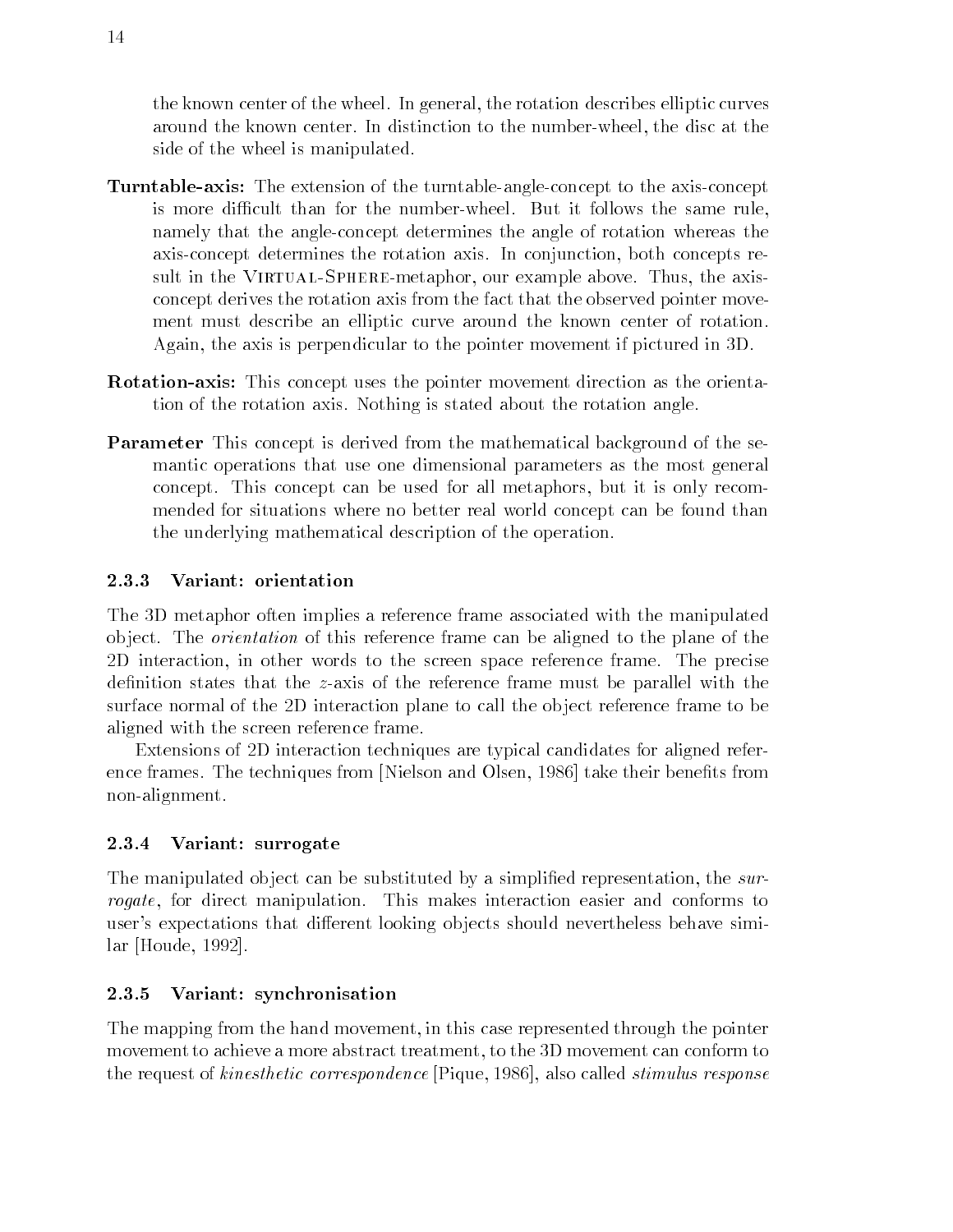$compatibility$  [Foley et al., 1990]. We distinguish between synchronous movement, where the pointer and the selected  $3D$  point move identically in the  $3D$  graphics area, synchronous direction, where the direction of movement is similar, but the amount of movement differs, and asynchronous movement otherwise. The exact amount of the scale factor from pointer to 3D movement is not used for classification. Also, the control-to-display ratio from input device movement to pointer movement is ignored, because it belongs to the lexical input handling in the UIMS and not to the 3D metaphor. Nonetheless, it will influence the overall behavior of kinesthetic correspondence

A nice nontrivial example is the Virtual-Spheremetaphor
 Chen et al 1988 simplify the projection on the sphere to a linear mapping. The metaphor achieves therefore synchronous direction, while the description from [Hultquist, 1990, as presented in the introduction, results in a synchronous movement. The Rolling-Ballmetaphor achieves also synchronous direction while metaphors with absolute control of Eulerian angles are asynchronous.

#### 2.3.6 Variant: transformation - - - - -

Two different transformation types are known. The metaphor manipulates the selected ob ject according to the Camera-in-Hand or the World-in-Hand metaphor [Ware and Osborne, 1990].

#### 2.3.7 Variant: integration

Usually the position of the pointer is mapped to the parameters of the semantic operations
 Additionally integration of the position over the time enables interaction techniques with speed or acceleration controls
 An example is the Fly-Through metaphor [Ware and Osborne, 1990]. The usage of derivations for 3D metaphors was not observed, though it was usually used in the mapping from mouse to pointer movements.

#### 2.3.8 Variant: spin effect

Modern graphics performance allows animation in interaction techniques
 The Spin-EFFECT continues the semantic operation with the speed known at the end of interaction. So, the interaction technique proceeds beyond one input cycle.

#### 2.3.9 Variant: commutativity

Composed metaphors add one new variant Does the implementation of the metaphor *commute* or not? This determines, whether the result of an interaction only depends on the endpoint or on the whole path of the movement
 The question can be reformulated, do all closed path movements lead to the identity transformation? Thus, a metaphor commutes if the transformations used in the semantic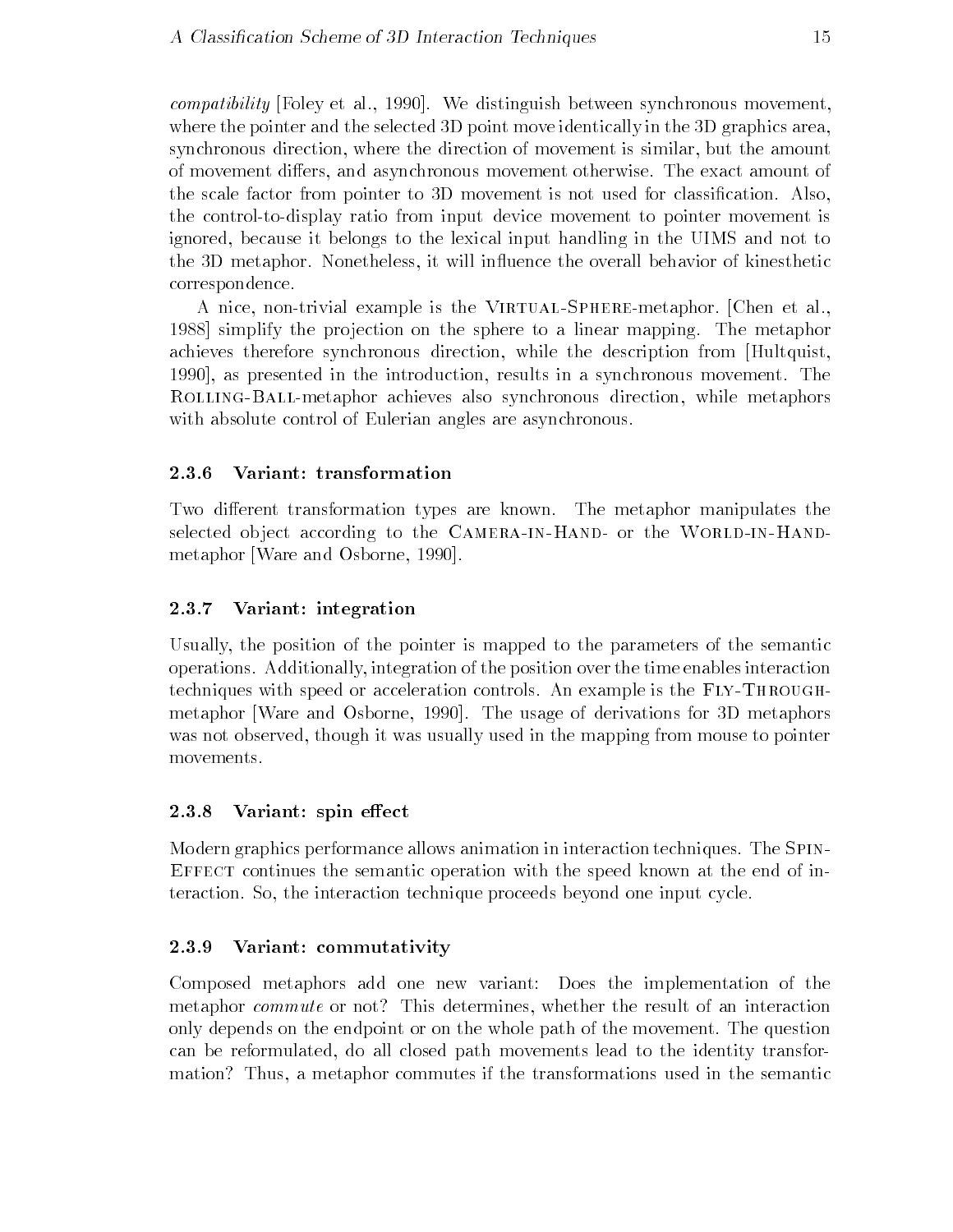interface do commute. It is reasonable that 3D metaphors without continuous feedback have to be commutative

#### 2.3.10 Prompt and feedback

Prompt and feedback can be given at different levels of interaction. UIMS distinguishes between the lexical, the syntactical and the semantical level [Olsen, 1992. Therefore, 3D metaphors cannot influence prompt or feedback for user interface elements at the lexical level. At the syntactical level, prompt and feedback can be distinguished through their representation in symbolic, 2D or 3D graphical form [Hübner, 1990]. The semantic level can also be used for prompt or feedback, e.g. the metaphor provides continuous feedback by feeding every input event to the semantic operation

## 2.4 Selected examples

Many descriptions of D metaphors in the literature lack information to classify them completely, though any feature has significant influence on the behavior of a metaphor
 Thus we choose a Virtual-Sphere implementation that is used in the demo programs from Silicon Graphics as an example to classify

```
Virtual-
Sphere  
       parallel: {TURNTABLE-ANGLE, TURNTABLE-AXIS},
       concepts: {turntable-angle, turntable-axis},
       variant = (variant external control of the control of the control of the control of the control of the control of the control of the control of the control of the control of the control of the control of the control of the control of
              orientation: \{arbitrary\},
              surrogate: {sphere},
              synchronisation: {direction},
              transformation: {world in hand},
              integration: \{position\},
              spin effect: yes.
              commutativity: no
       \lambda.
       prompt: \{none\},
       feedback: {semantic}
\lambda
```
Two elementary metaphors are used, one for the angle and one for the axis. They are quite similar. Replacing axis for angle in the following classification of the acismeta contract  $\pi$  . In the Turntable-contract  $\pi$ 

```
Turntable-based on the control of the control of the control of the control of the control of the control of the control of the control of the control of the control of the control of the control of the control of the cont
               operation: rotation,
               concept: turntable-angle,
               variant = (
```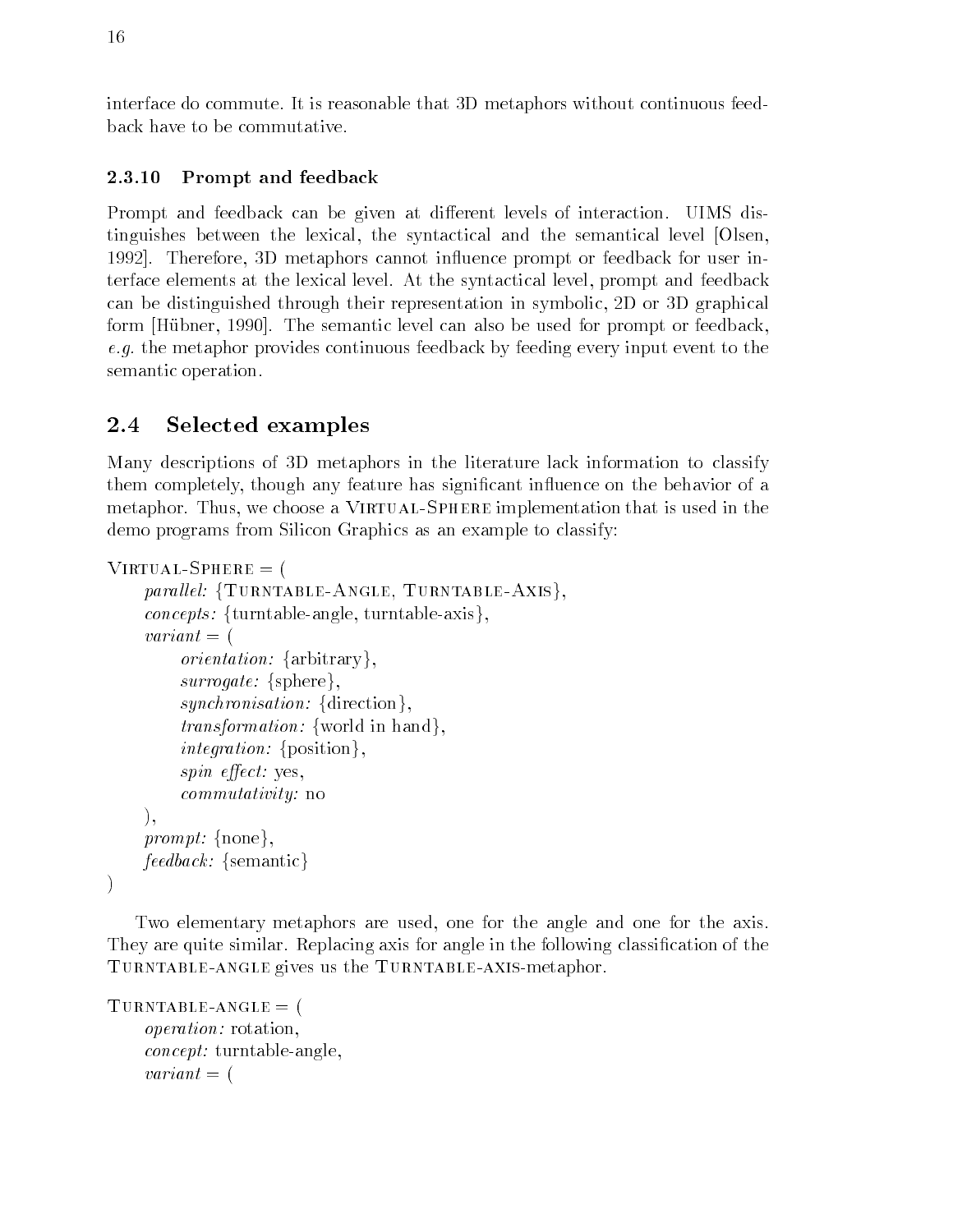```
orientation: arbitrary,
     surrogate: wheel,
     synchronisation: direction,
     transformation: world in hand,
     integration: position,
     spin effect: yes
),prompt: none,
feedback: semantic
```
A more complex example is the WALKING-metaphor, as described in Mackinlay et al., 1990a. The metaphor controls five degrees of freedom. Thus, we can expect a minimum of five elementary metaphors. First, the metaphor uses a segmentation of the screen space into two icon regions and the exterior
 One icon stands for a 2D orientation task for the view direction. The other icon symbolizes a panning operation perpendicular to the view direction
 The exterior region allows walking in the view direction and turning to the left and right

```
WALKING = (
```
 $\big)$ 

```
alternate segment: {EYE-CONTROL, PAN-CONTROL, WALK-CONTROL},
    concepts: {line, plane, number-wheel-angle},
    variant = (orientation: \{parallel\},
         surrogate: \{wheel, sphere\},\synchronisation: {direction, none},
         transformation: \{camera-in-hand\},\integration: \{speed\},\spin effect: no,
         commutativity: no
    ),prompt: {syntactic symbolic},
    feedback: {syntactic 2D}
\lambda
```
Several features have a set of more than one entry, due to the different behaviors of the metaphors from which the composed metaphor is built from The Eye-Control uses a sphere as a surrogate and synchronous direction
 The Pan-CONTROL uses no surrogate instead of the selected object, the viewpoint in this case
 The Walk-Control uses the wheel the selected ob ject and asynchronous control for the walking All three are parallel compositions We use an operator symbol  $\times$  for a short hand notation:

 $EYE$ -CONTROL =  $X$ -EYE-CONTROL  $\times$  Y-EYE-CONTROL  $PAN$ -CONTROL = X-PAN-CONTROL  $\times$  Y-PAN-CONTROL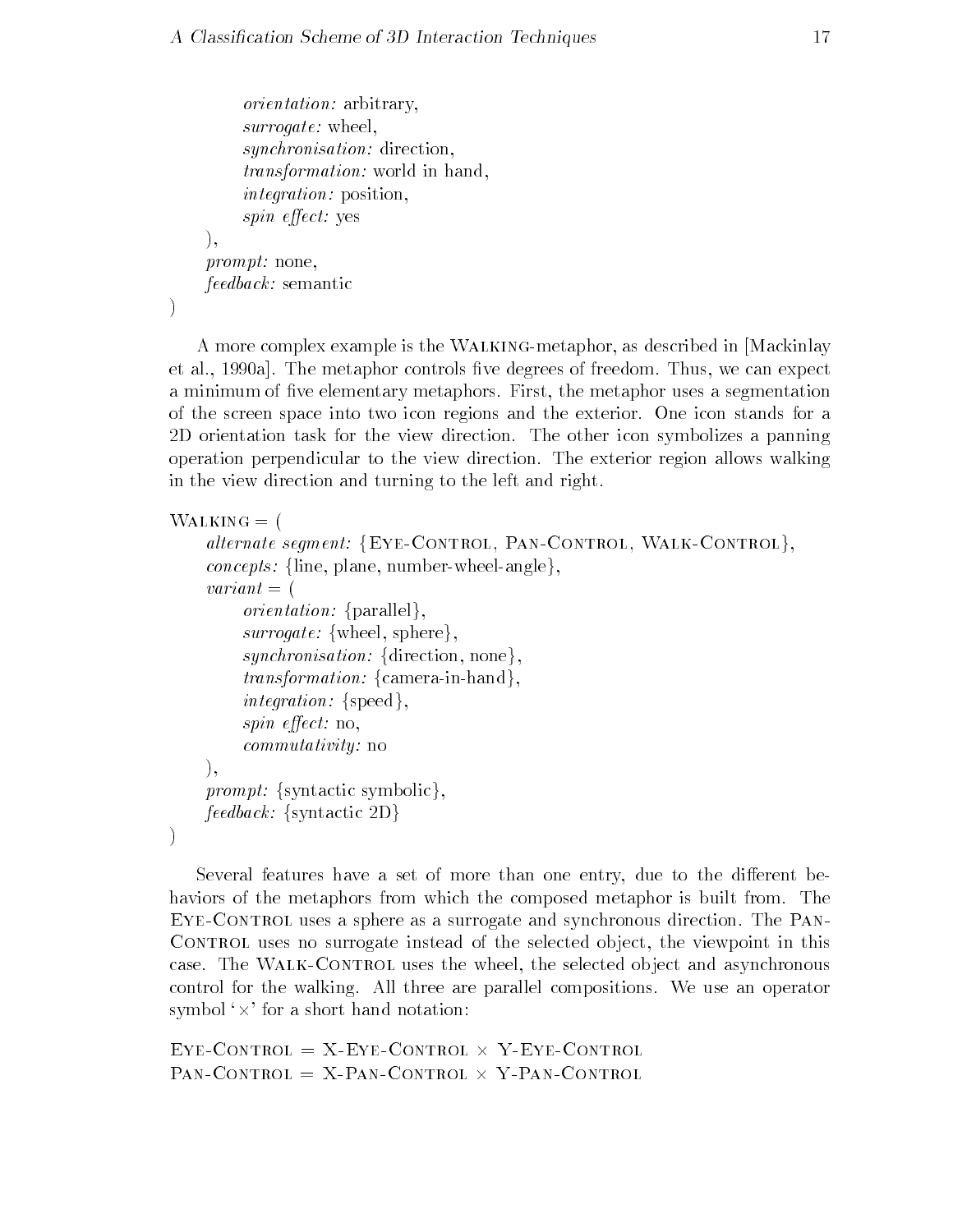$WALK\text{-}\text{CONTROL} = Z-WALK\text{-}\text{CONTROL} \times Y\text{-}\text{ROTATE}\text{-}\text{CONTROL}$ 

The  $z$ -axis points towards the viewer, the  $y$ -axis upwards. The elementary metaphors for eye control and rotation are identically dito for both pan control metaphors
 But the Z-Walk-Control stands alone with its asynchronous move ment.

```
X-
Eye-
control  Y-
Eye-
control  Y-
Rotate-
control  
      operation: rotation,
      concept: number-wheel-angle,
      variant = (variant external control of the control of the control of the control of the control of the control of the control of the control of the control of the control of the control of the control of the control of the control of
           orientation: parallel,
           surrogate: wheel,
           synchronisation: direction,
           transformation: camera-in-hand,
           integration: speed,
           spin effect: no
     ),prompt: syntactic symbolic,
     feedback: syntactic 2D
\mathcal{E}X-
Pan-
control  Y-
Pan-
control  
      operation: translation,
      concept: line,
      variant = (orientation: parallel,
           surrogate: none,synchronisation: direction,
           transformation: camera-in-hand,integration: speed,
           spin effect: no
     \lambda.
     prompt: syntactic symbolic,
     feedback: syntactic 2D
\mathcal{E}Z-
Walk-
control  
      operation: translation,
      concept: line,
      variant = (orientation: parallel,surrogate: none,synchronisation: none,transformation: camera-in-hand,
```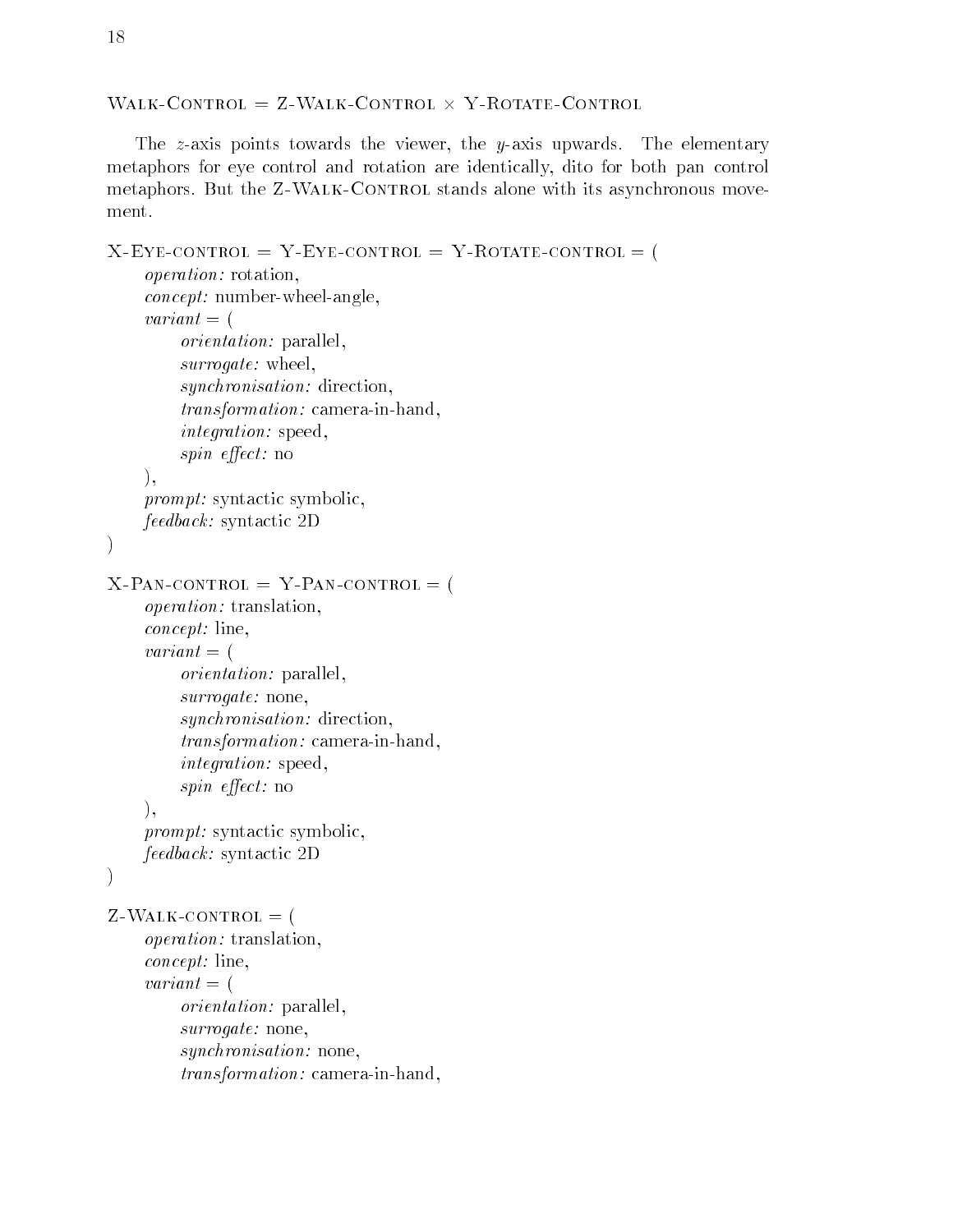```
integration: speed,
     spin effect: no
),prompt: none,
feedback: syntactic 2D
```
### 3 **Discussion**

The classification scheme is put to the test when a previously unknown metaphor emerges. Shoemake, 1992 presents the ARCBALL-metaphor. Similar to the VIRTUAL-SPHERE-metaphor, the axis and the angle are determined with  $a \times b$  and  $a \cdot b$  respectively, with the slight difference that not the formula for rotation around an axis is used, but a quaternion  $q = [a \times b, a \cdot b]$ . A quaternion represents also a rotation but twice as fast as in the Virtual-Client as fasted in the Shoemaker see Shoemaker see Shoemaker s for details about the usage of quaternions to represent threedimensional rota tions). The second difference is that the transformation is not applied continuously. Instead, the orientation of the object at the beginning of the interaction is preserved and absolutely transformed with the quaternion
 Therefore the metaphor is commutative. Here is the classification, based on the demo implementation; the elementary metaphors are omitted

```
ARCBALL = (parallel: {ARCBALL-ANGLE, ARCBALL-AXIS},
    concepts: {turntable-angle, turntable-axis},
    variant = (orientation: \{arbitrary\},
         surrogate: \{sphere\},\synchronisation: {direction},
         transformation: {world-in-hand},
         integration: {position},
         spin effect: no,
         commutativity: yes
    ),prompt: \{syntactic 2D\}.
    feedback: {syntactic 3D}
\big)
```
The general idea how to achieve commutative metaphors can also be applied to the synchronous variant of the Virtual-sphere
 The result is a new metaphor Other examples are presented in the next subsection where we discuss how the classification scheme can be used to find new metaphors. Afterwards, we analyse the synchronisation feature in greater detail and discuss a theoretical approach for a performance prediction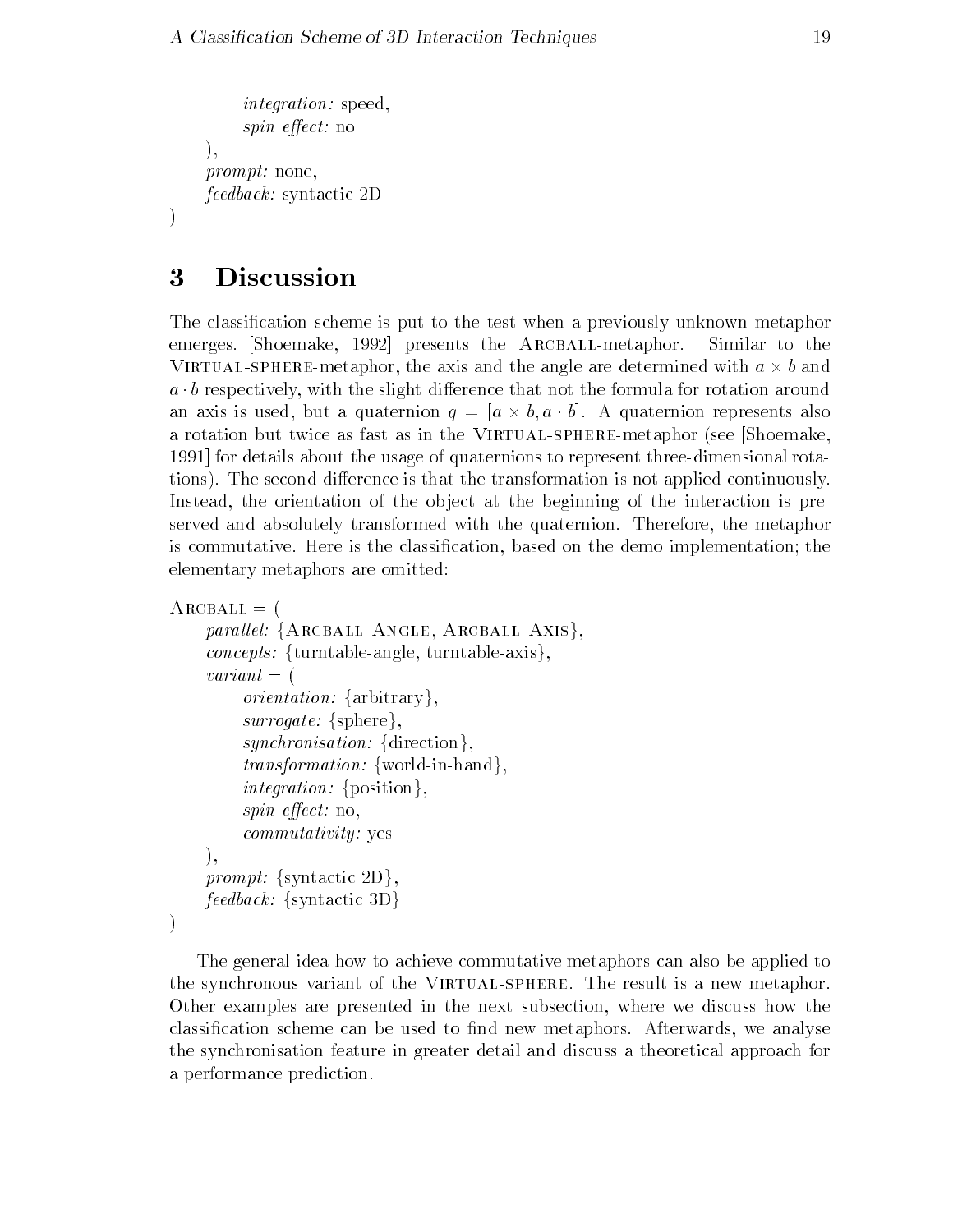#### $3.1$ Examples of new 3D metaphors

Several methods can be used to investigate the classification scheme for new metaphorse all features for existing all features for the analyzed metaphors can be analyzed on the analyzed ond, the composition operators can be applied to all possible combinations of 3D metaphors. Third, the domain of a feature can be extended. The most promising feature is surely the metaphorical concept
 The last possibility is the discovery of other useful features. Examples follow for the first three cases.

Most rotation metaphors are not commutative due to their incremental imple mentation style. We are interested in a conversion to commutative ones. A benefit is obvious for interaction techniques that are not able to give appropriate feedback
 We present a general construction method
 Assume a transformation model where the transformation matrix  $\bm{M}$  is consecutively adapted with each input event through a matrix multiplication from the right  $M = M'R$ . Previous values are primed. R is typically determined by the last two input events

**THEOREM T.** They non-commutative SD metaphor can be transformed to a commutative one

**Proof:** We initialize  $\boldsymbol{R}$  with the identity transformation  $I$  at the beginning of interaction, calculate the transformation  $\bf{R}$  to be an absolute transformation, *i.e.* with respect to the starting point of interaction with transformation  $M = M_0$ , and rewrite the transformation rule above to  $M = M'R'^{-1}R$ , which still fits in our transformation model. Now we proceed: Initially,  $\bm{M} = \bm{M}_0 \bm{I}^{-1} \bm{R} = \bm{M}_0 \bm{R}$ . Now assume that  $\bm{M}'=\bm{M}_0\,\bm{R}'$ . The next transformation step is then  $\bm{M}=\bm{M}'\,\bm{R}'^{-1}\,\bm{R} =$  $M_0 R' R'^{-1} R = M_0 R$ . Thus, M depends only on the current transformation R and the starting transformation  $M_0$ .

The Virtual-sphere from section 
 is used as an example
 We do not store  $\boldsymbol{R}'$ . It is calculated from previous events. The left picture shows three events:  $\{x_i, y_j\}$  is the ZD projection of the 3D point a where interaction starts,  $\{x, y_j\}$  is the point b of the last event and  $\mathbf{v}$  is the current point current point current point current point current point current point current point current point current current current current current current current current



$$
\begin{aligned} \text{VirtualSphereAbs}(x, y, x', y', x'', y'') &:= \\ \mathbf{M} &= \mathbf{M'} \, \mathbf{R}_{axis}(a \times b, -\arccos(a \cdot b)) \, \mathbf{R}_{axis}(a \times c, \arccos(a \cdot c)), \\ a &= \Pi(x'', y''), \ b = \Pi(x', y'), \ c = \Pi(x, y). \end{aligned}
$$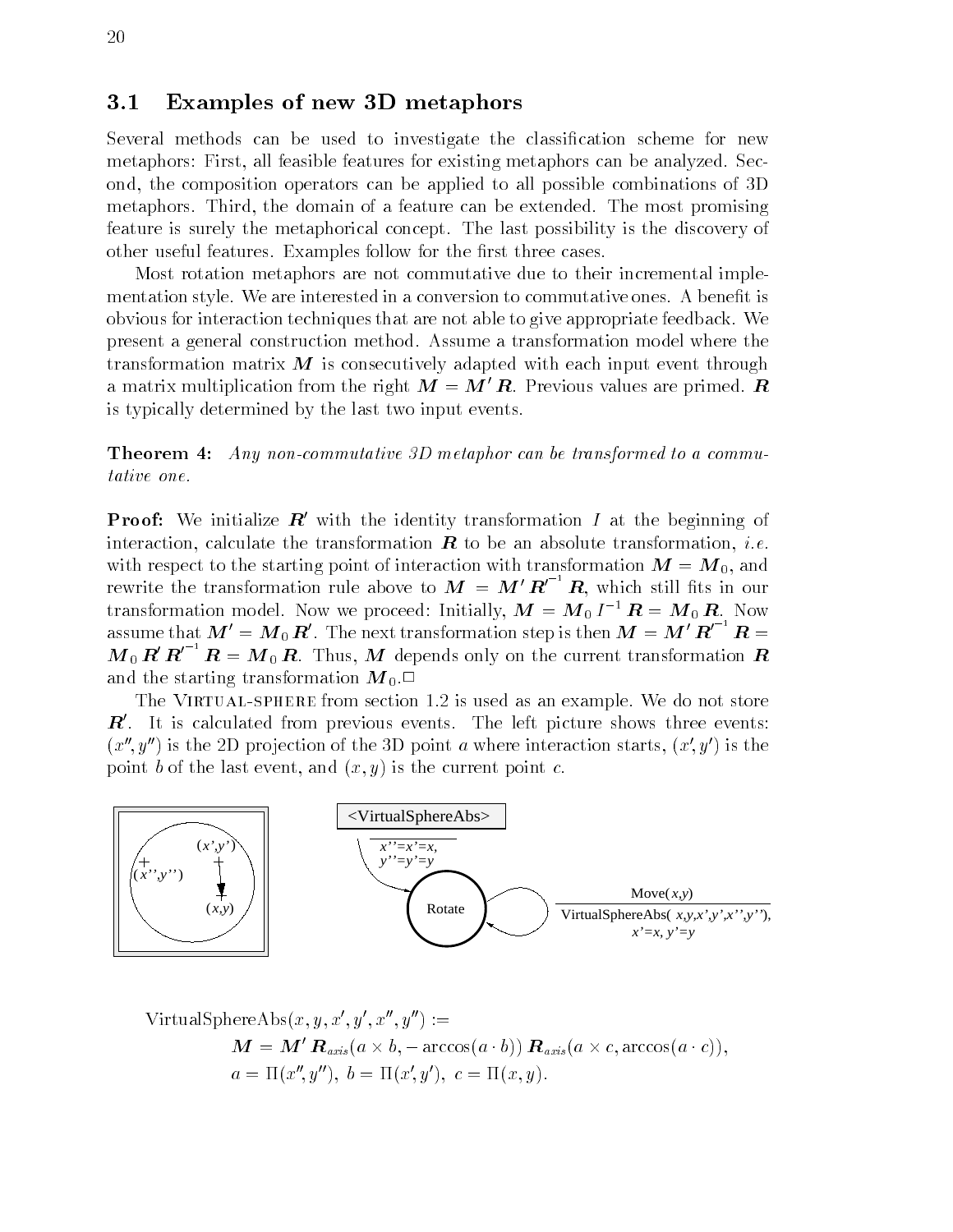The second technique to find new metaphors looks for new combinations with composition operators
 All combinations of operators and metaphors so far known give us several exotic combinations like rotation in x-direction with scaling in ydirection, but also a few interesting examples. Some are based on sequential combinations with the KOTATION-AXIS and ORIENTATION-metaphor. We use  $\rightarrow$  as a shorthand notation

 $NEW1 = KOTATION-AXIS \rightarrow NUMBER-WHELL-ANGLE$  $NEWZ = \bigcup RIENTATION \rightarrow \bot \text{URNTABLE-ANGLE}$  $New3 = ORIENTATION \rightarrow STIRRER$ 

It is a nice exercise to figure out a reasonable interpretation of these metaphors that are new as far as it is known to me
 Lets try New uses the pointer position at the time of the state change from the left to the right metaphor together with a known reference point at a center to determine a rotation axis in the plane
 So far, it is the rotation-angle concept. The angle is then measured with the NUMBER-WHEEL-metaphor. The associated concept states orthogonality. Thus, the direction from which to measure the angle is also determined. The implementation is fixed.

NEW2 and NEW3 start with the ORIENTATION-metaphor that uses the projection onto the unit sphere to get a orientation from an input point
 The orientation is represented as a unit vector in

the sphere center. It can be used as a rotation axis that is no longer restricted to the plane
 Therefore the Turntable-anglemetaphor is the natural choice but the STIRRER-metaphor is also useful, because it has no singularity in the center, which is the starting point in this case. The figure on the right demonstrates the metaphor A point is selected that induces an axis around which the rotation can be performed in a natural way

An interesting point is that constrained rotations can easily be represented by points on the sphere denoting the constrained rotation axis
 Snapping techniques can be used to select such a constrained rotation
 Even such an unusual idea as a grid for rotations is easily accessible here
 Other approaches like Shoemake draw great circles to represent the restricted rotations

All three examples focus on the direction of the rotation axis while the previously mentioned rotation metaphors emphasize the orthogonality principle to choose the axis. Different tasks may result in different preferences between these techniques. Real world examples are screw drivers, valves, and cranks.

#### $3.2$ Analysis of the synchronisation feature

An interpretation problem occurs for the Virtual-spheremetaphor in the case of the synchronous direction. E.g., if a linear mapping is used, as in  $[Chen et al., 1988]$ , the selected point will follow the pointer movement for a while, until it reaches a rotation of  $\pi/2$  where the direction of the point reverses. The same problem occurs for the Rolling-ball metaphor
 Hanson suggests therefore to turn o the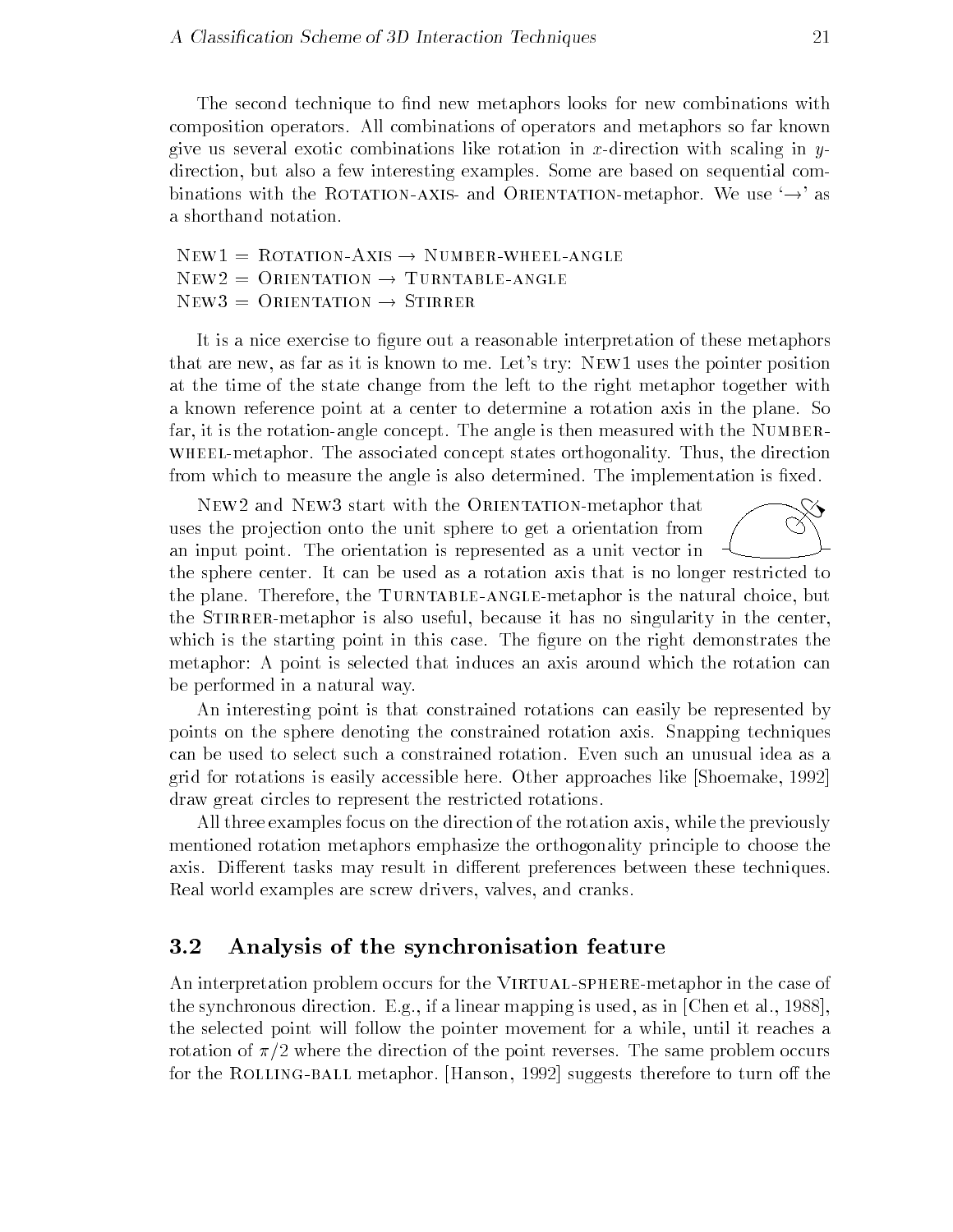pointer and emphasize the point on top of the sphere as the manipulated point throughout the whole interaction to avoid this distraction

The manipulated geometric shape is a sphere for synchronous movement
 To get a shape for the synchronous direction with the linear mapping we drop the perpendicular from the pointer position and intersect it with a ray starting from the center with the angle calculated from the pointer position. Accordingly scaled, we get the unit sphere in the known case of synchronous movement
 The synchronous direction results in the shape  $z = r/\tan(r\pi/2)$ , where r denotes the distance of the pointer position from the point above the center The shape is rotationally symmetric. It has an extreme point at  $r = 2$ ; the rays intersect never for angles  $\pi \leq \phi \leq 2\pi$ .

An interesting compromise between both techniques arises with the selection of a geometric shape and the calculation of the mapping from the pointer position to the angle from this shape. We choose a parabola  $z = 1 - r$  . Intersecting the perpendicular with this snape results in the mapping  $\phi = \arctan(r/(1 - r))$  for the angle  $\phi$ . We achieve synchronous movement for small rotations near the point above the center, because the parabola touches the sphere in this point. The shape for synchronous direction has its maximum with  $z = 2/\pi$  as the limit for  $r \to 0$ . which is far away from 1 for the two other shapes. On the other hand, all three shapes intersect for  $\phi = \pi/2$ . This means that a movement from the center to the diameter will result in a rotation angle of  $\pi/2$  for all three metaphors. The scaling factors are similar. In contradistinction, the ARCBALL-metaphor gives here a rotation angle of  $\pi$ . Another property of our geometry is that there always exists an there is no singularity for  $\alpha$  , and  $\alpha$  is no singularity for  $\alpha$  and  $\alpha$  is no singular  $\alpha$  . A selected point will not reappear on the wrong side after it has disappeared on one side (assuming hidden surface removal). The control ratio for this new metaphor behaves fine within the diameter, and will decrease gracefully for pointer moves going to infinity.

#### $3.3$ Control precision

Nielson and Olsen, 1986 introduce the *control precision* to describe the projective shortening of a direction. They use it as an indicator for difficulty of interaction tasks along this direction
 We are interested to apply this idea to rotation metaphors and therefore give a slightly different definition:

Demntuon o reontrol precision c for control precision c is acfined for a pointer position x- y and the movement of a selected point in three space according to a function first of a control to point to the pointer as the reciprocal of the absolute value  $\sim$ of the partial derivations

$$
c = \frac{1}{\left|\frac{df}{dx}, \frac{df}{dy}\right|} \in \mathbb{R}^+\tag{1}
$$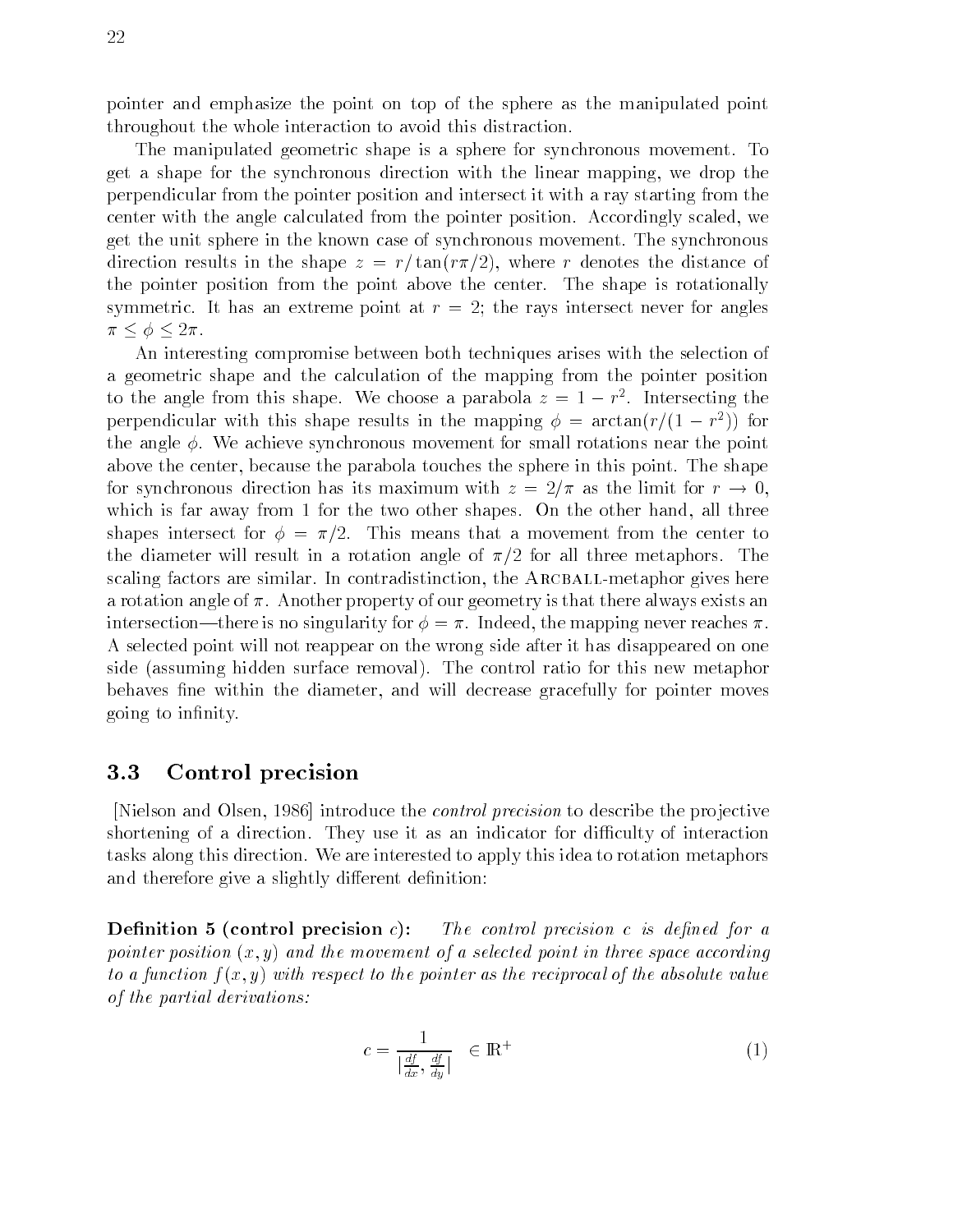Figure . The control precision is defined to right for the normal virtual-Sphere the Turntable and the Virtual-Spheremetaphor with the new parabolic shape A D plot in the upper half unit cube and a D intersection is shown



For a simple translation metaphor like that from [Nielson and Olsen, 1986] with synchronous movement, we get the control precision  $c_t = v \cdot w$ , where v is a unit vector in the direction of the pointer movement, and  $w$  is a unit vector in the direction of the selected point movement. Control precision  $c = 1$  denotes a one to one control. Control precision  $c = 0$  denotes singularities in the mapping; arbitrarily small pointer moves result in large ob ject transformations
 In the example of the translation metaphor, the move direction of the selected point vanishes to a single point in the projection.

To deal with the angle of rotation metaphors, we use a selected point from the unit sphere. The definition from above simplifies to the paramter  $r$  in polar coordinates due to rotational symmetry. The control precision for the VIRTUAL-SPHERE-metaphor with synchronous movement is  $c_1 = \sqrt{1-r^2}$ , see figure 4. The half sphere illustrates the singularities at the diameter and the good control ratio within a great range. The same metaphor with the simplified linear mapping, hence only synchronous direction, has a constant control precision of  $c_2 = 2/\pi$ .

At this point, the observation is that synchronous movement, as demanded from the direct manipulation paradigm, and the avoidance of singularities exclude each other

Two more control precisions are depicted in  $\mathcal{W}$ spectrum and second the Virtual-Virtual-Virtual-Virtual-Virtual-Virtual-Virtual-Virtual-Virtual-Virtual-Virtua shape. No singularities and a fine control behavior can be observed for the second one. The control precision is  $c = (1 - r^2 + r^2)/(1 + r^2)$ .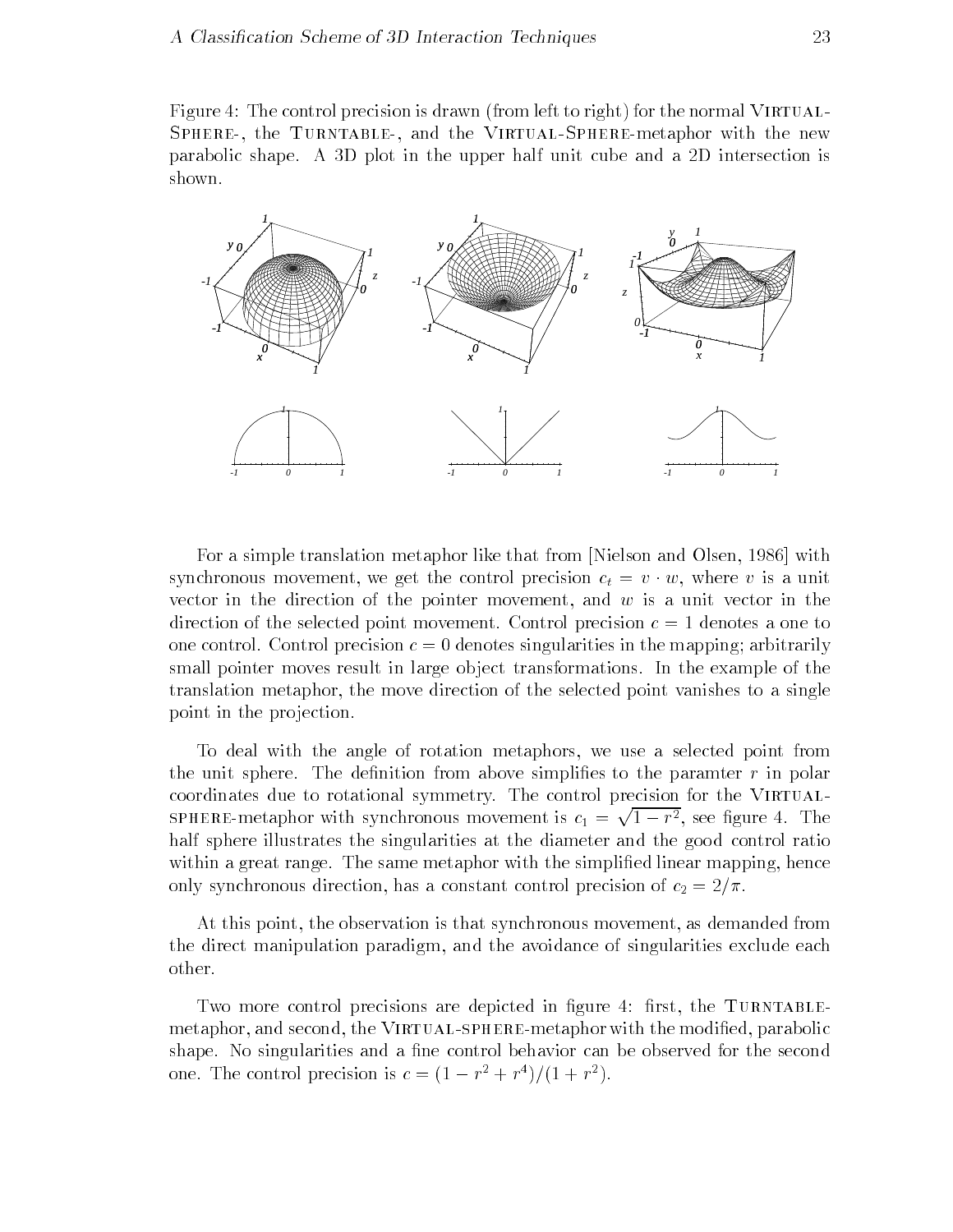#### $3.4$ Performance prediction

Fitts' law is a promising tool for performance prediction. It was succesfully applied to 2D mouse pointing tasks MacKenzie and Buxton, 1992. A detailed description is given in [MacKenzie, 1992]. Different versions of this law are in use. The principle observation is that the time T needed for a pointing task is linear to an *index of* diculty ID T a ! b ID
 The constants a and b are empirically determined and available for different muscle groups or the hand/forearm in combination with an input device. The index of difficulty  $ID$  is dependent from the distance  $A$  to move (amplitude) and the target width  $W$ , which is the tolerated error measured as an interval around the target point  $\mathbb{I}^{\mathcal{I}}$  . In  $\mathcal{I}^{\mathcal{I}}$  is a set of  $\mathcal{I}^{\mathcal{I}}$  is a set of  $\mathcal{I}^{\mathcal{I}}$ the best justified through experiments and a theory [MacKenzie, 1992].

When we apply Fitts' law to translation metaphors, we observe that the projective shortenings nullify each other in the fraction
 For control precisions tending to zero this cannot be true. Another well known critique is that Fitts' law does not model the influence of the pixel resolution on the screen for small amplitudes  $A$  and widths  $W$ . So, for translation metaphors this tool is usable for many but not all cases
 This extends to all metaphors with linear mappings

To analyse rotation metaphors we look at pointer movements starting in the center is the Virtual-Virtual-Virtual-Virtual-Virtual-Virtual-Virtual-Virtual-Virtual-Virtual-Virtual-Virtualthe induced angle assuming the unit sphere. The width W is  $W = \sin(\alpha + \gamma/2) =$  $\sin(\alpha - \gamma/2)$ . To the tolerated error interval around the angle  $\alpha$ . A trigonometric equality gives us W cost in cost in the control precision of the control precision in the control precisio c from the previous subsection computes to  $c = \sqrt{1 - A^2} = \sqrt{1 - \sin^2 \alpha} = \cos \alpha$ . The index of diculty ID for the Virtual-spheremetaphor can now be expressed in terms of the amplitude A, the angular tolerance  $\gamma$  and the control precision c, which is dependent from the position of distance A from the center as depicted in figure  $4$ :

$$
ID = \log_2\left(\frac{A}{W} + 1\right) = \log_2\left(\frac{A}{2c\sin\frac{\gamma}{2}} + 1\right).
$$

A slightly different movement model is to choose the starting point at the posi $t$  ton  $-\alpha$ . The amplitude A equals to 2 sin  $\alpha$  and the total rotation angle is now 2 $\alpha$ . Calculations result in the identical formula from above
 This means that the per formance time increase only by a small constant while the angle has been doubled and the accuracy stays the same. Thus, theory states that this movement model is superior than the previous one
 It would be nice to see in an experiment if users behave according to this model

If the linear mapping is used with the Virtual-spheremetaphor the control precision control control in the mapping as a scale factor in the mapping of the mapping of the mapping of the  $W = c\gamma$ . Again, we achieve an index of difficulty ID in terms of the control precision c and the amplitude A:  $ID = \log_2 \left( \frac{A}{c\gamma} + 1 \right)$  $\frac{A}{c\gamma}+1$ .

For the modified parabolic shape version of this metaphor, no similar result is easy achievable. But in general, if we assume small angular tolerances  $\gamma$ , we can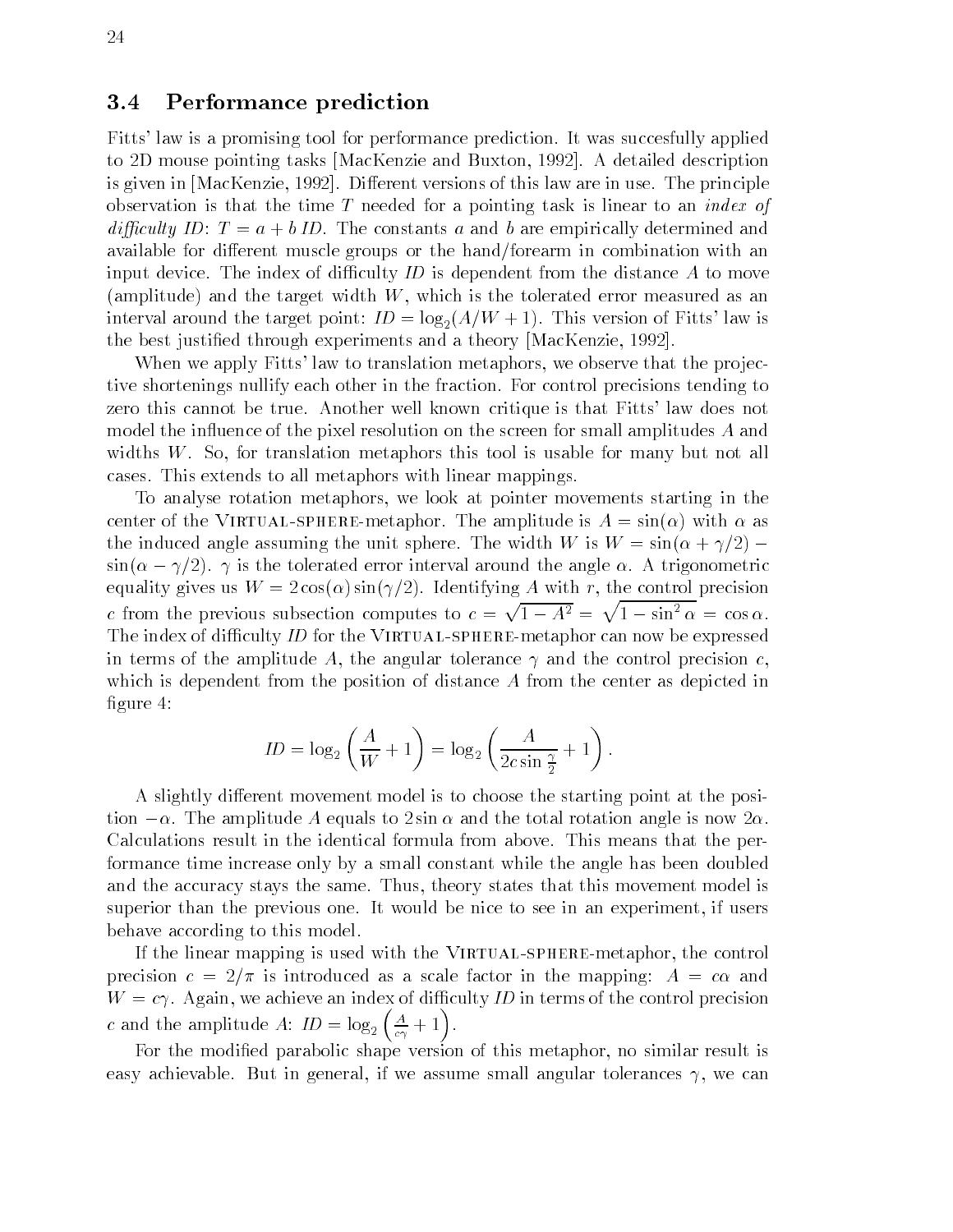Figure Interaction time is linear to the index of diculty ID on the left-given for a fixed angular resolution of ten degree. The space needed for an interaction task of an angle is shown on the right Virtual-spheremetaphor with syn chronous movement  $(A)$ , linear mapping  $(B)$ , parabolic geometry  $(C)$ , ARCBALLmetaphor (= ), with the case of models include with the movement model starting the movement  $\pi$ in the midpoint  $(E, dashed line)$ .



approximate the mapping from the pointer position to the angle locally through its tangent and achieve  $\gamma = \frac{z}{\delta A}W$  . Kemembering the definition of the control precision c, the approximated index of difficulty  $ID$  for rotation metaphors in general is:

$$
ID \approx \log_2\left(\frac{A}{c\gamma} + 1\right)
$$

Thus, the control precision is a good quality criteria for the different areas of a metaphor. To compare different rotation metaphors, we choose the second movement model with the Virtual-Spheremetaphor in its synchronous movement variant  $(A)$ , synchronous direction with the linear mapping  $(B)$ , the parabolic shape variant developed in the previous subsection  $(C)$ , and the ARCBALL-metaphor  $(D)$ . For comparisons with A the rst movement model with the Virtual-Sphere metaphor is drawn as a dashed line  $(E)$ . The figure 5 shows on the left the exact theoretical interaction times given as the index of diculty ID over the angle for a fixed angular tolerance  $\gamma$  of ten degree, and on the right the space needed for the pointer on the screen to achieve such an angle. Other values for  $\gamma$  change only quantity aspects of the figure.

The left figure demonstrates that interaction time increases dramatically near the singularities of  $(A)$ ,  $(D)$ , and  $(E)$ .  $(B)$ ,  $(C)$ , and  $(D)$  allows rotation angles greater than  $\pi$  with one stroke. Ignoring (E), one can state that for angles smaller than  $\frac{1}{3}\pi$ no significant performance difference should be expected. The decrease in interaction time for  $(C)$  for angles greater than  $\pi$  seems curious, but it can be explained that the tolerated width  $W$  increases faster than the distance  $A$  for large angles. If we compare it with the needed place to do this rotation task in the right figure, we can see that we will not reach the interesting part say of angles greater than radians because limited capabilities in speed and length of our arm will impose side effects to this theory at this point. Fitts' law is invariant under scaling of the whole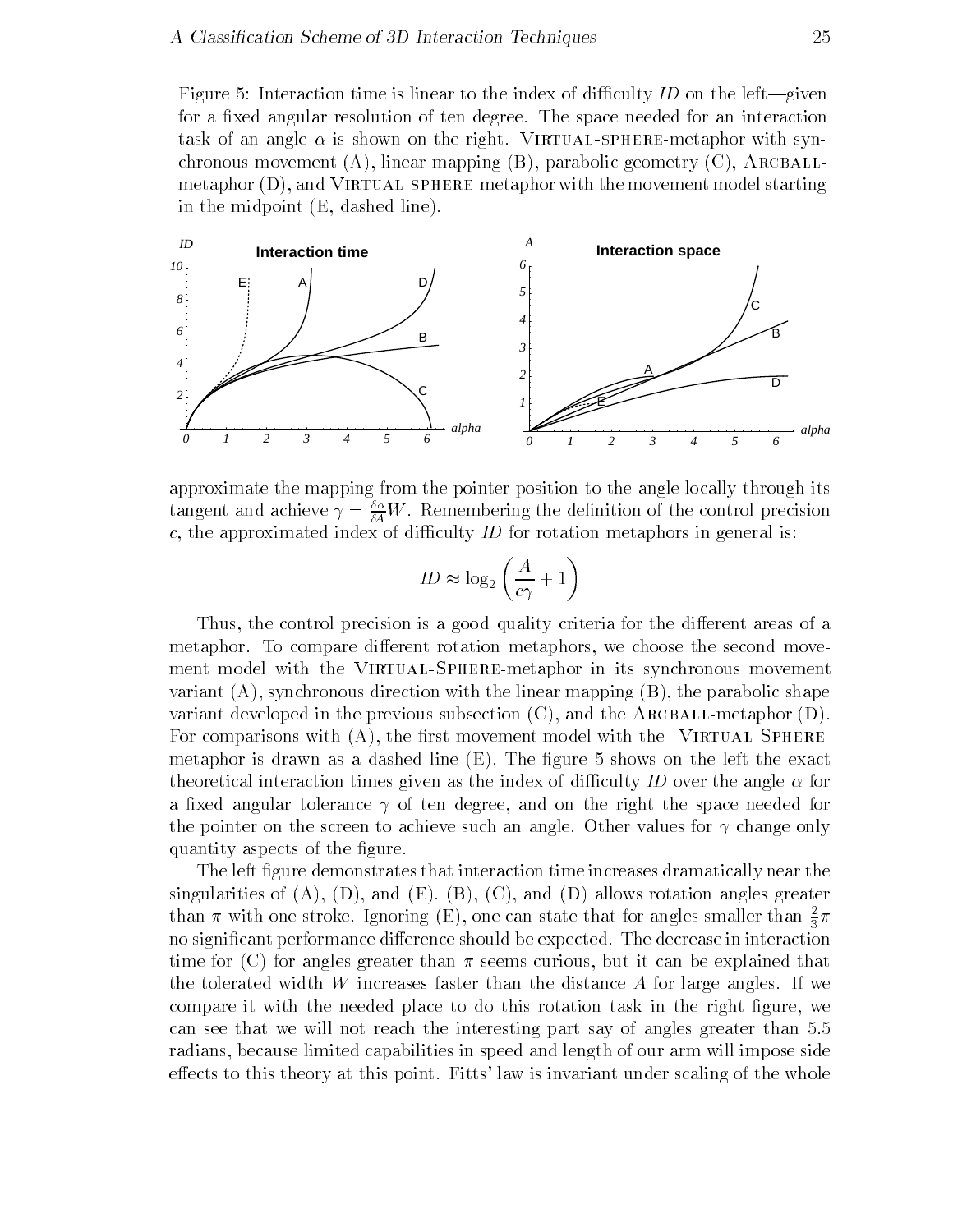working area, so if we wish to have the capability to rotate up to five radians with a single stroke, we can use the right figure to determine the unit size in the working area and the interaction times from the left figure are still valid. Under this aspect, it is interesting, if the variants  $(B)$ ,  $(C)$ , and  $(D)$  are really merely undistinguishable in practice

Some features like singularities or kinesthetic correspondence are not covered here. It is also possible that Fitts' law does not correctly model the complete feedback loop for rotation metaphors
 The mapping process from linear movement to rotations may imply some extra burden to the user
 Also known is that users are able to do mental translations either in the  $3D$  space or in the  $2D$  projected space, dependent on what the advisor asks for Shepard and Cooper, 1986. Effects like this can also influence this analysis. Thus, empirical results are necessary and also interesting for rotations consisting of several strokes

#### $\overline{\mathbf{4}}$ Conclusion

We have presented a formal framework to achieve a uniform description of 3D interaction techniques. We suggest a classification scheme for 3D metaphors and have motivated the feature space through a couple of examples from literature This scheme was proven to be useful in deriving new D interaction techniques and to investigate interesting features
 We have discussed in detail the commutativity of composed metaphors and the synchronous movement vs
 direction
 The new par abolic shape is derived from this The analysis gives us a quality parameter for metaphors the control precision
 It is nicely linked to the performance prediction of rotation metaphors with Fitts' law. The performance time for selected rotation metaphors is predicted and related to the workspace needed for that

A couple of questions arise Is the necessary choice between true direct manip ulation and the avoidance of singularities meaningful for the user performance? Is the parabolic shape an interesting compromise? If there is a performance difference between these metaphors will it possibly be task independent and we can forget the other ones? Can the performance prediction be justified with empirical tests?

Another question concerns composition rules. What conditions make a composition a good composite metaphor An intuitive suggestion is keep the feature sets small
 Do not combine too much dierent features
 As an example the World-inhand and the Camera-in-Handmetaphor might be confusing when represented simultaneously in a single metaphor.

### Acknowledgements

I would like to thank my advisor Ulrich Brockl-Fox for support and for guidance throughout the development and execution of these studies
 I also wish to thank Bernd Gartner and Emo Welzl for proof reading.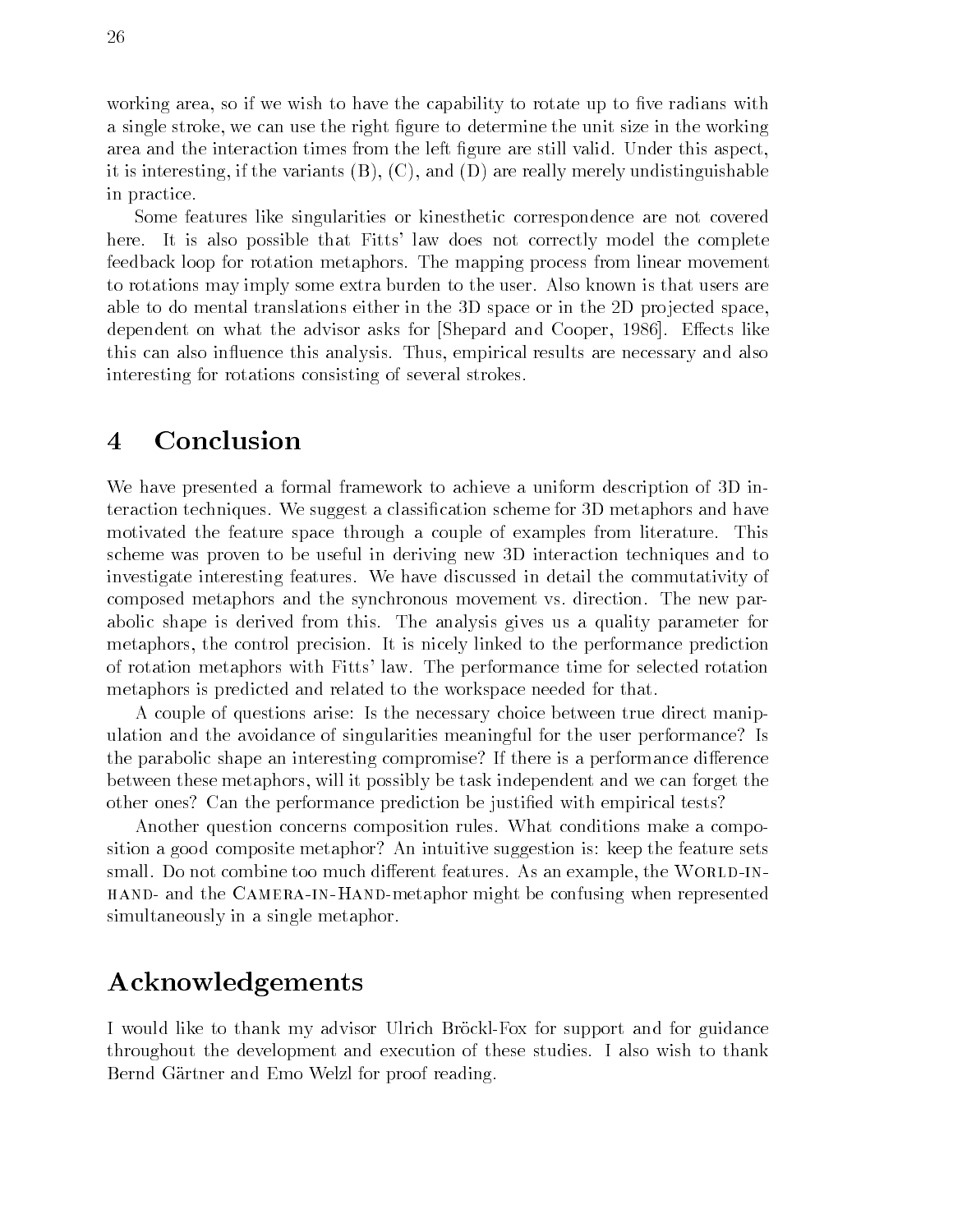# References

- Bier Bier E
 A

 Skitters and jacks Interactive D positioning tools In Proceedings of the 1986 Workshop on Interactive 3D Graphics, Chapel Hill, pages 183-196.
- [Bier, 1990] Bier, E. A. (1990). Snap-dragging in three dimensions. In *Proceedings* of the 1990 Symposium on Interactive 3D Graphics, Special Issue of Computer Graphics, Vol.  $24$ , pages 193-205.
- [Bröckl and Hartenstein, 1993] Bröckl, U. and Hartenstein, K. (1993). Gaphors: Combining gestures and metaphors in order to obtain a more efficient 3Dinterface. In Proceedings of the IJCAI'93, A one-day workshop, Looking at People: Recognition and Interpretation of Human Action
- [Bröckl et al., 1992] Bröckl, U., Klingert, A. J., and Schmitt, A. (1992). Towards standardized user interfaces for threedimensional interaction The development of threedimensional widgets
 In Proceedings of the Second International Confer ence on Computational Graphics and Visualization Techniques
- [Card et al., 1991] Card, S. K., Mackinlay, J. D., and Robertson, G. G. (1991). A morphological analysis of the design space of input devices ACM Transaction on Information Systems
- [Carlton and Shepard, 1990] Carlton, E. H. and Shepard, R. N. (1990). Psychologically simple motions as geodesic paths. Journal of Mathematical Psychology,
- [Carroll and Mack, 1985] Carroll, J. M. and Mack, R. L.  $(1985)$ . Metaphor, computing systems and active learning. International Journal of Man-Machine Studies,
- [Chen et al., 1988] Chen, M., Mountford, S. J., and Sellen, A. (1988). A study in interactive 3-D rotation using 2-D control devices. ACM Transaction on Graphics, pages 121-129.
- $[Connect \text{cl.} 1. 1992]$  Conner, D. B., Snibbe, S. S., Herndon, K. P., Robbins, D. C., Zeleznik, R. C., and van Dam, A.  $(1992)$ . Three-dimensional widgets. In *Pro*ceedings of the 1992 Symposium on Interactive 3D Graphics, Special Issue of Computer Graphics, Vol. 26, pages  $183-188$ .
- [Evans et al., 1981] Evans, K. B., Tanner, P. P., and Wein, M. (1981). Tablet-based valuators that provide one, two or three degrees of freedom. Computer Graphics, \_ \_ \_ \_ \_ \_ \_ \_ \_ \_ . .
- [Foley et al., 1990] Foley, J. D., van Dam, A., Feiner, S. K., and Hughes, J. F. Computer Graphics Principles and Practice -nd Ed Addison Wesley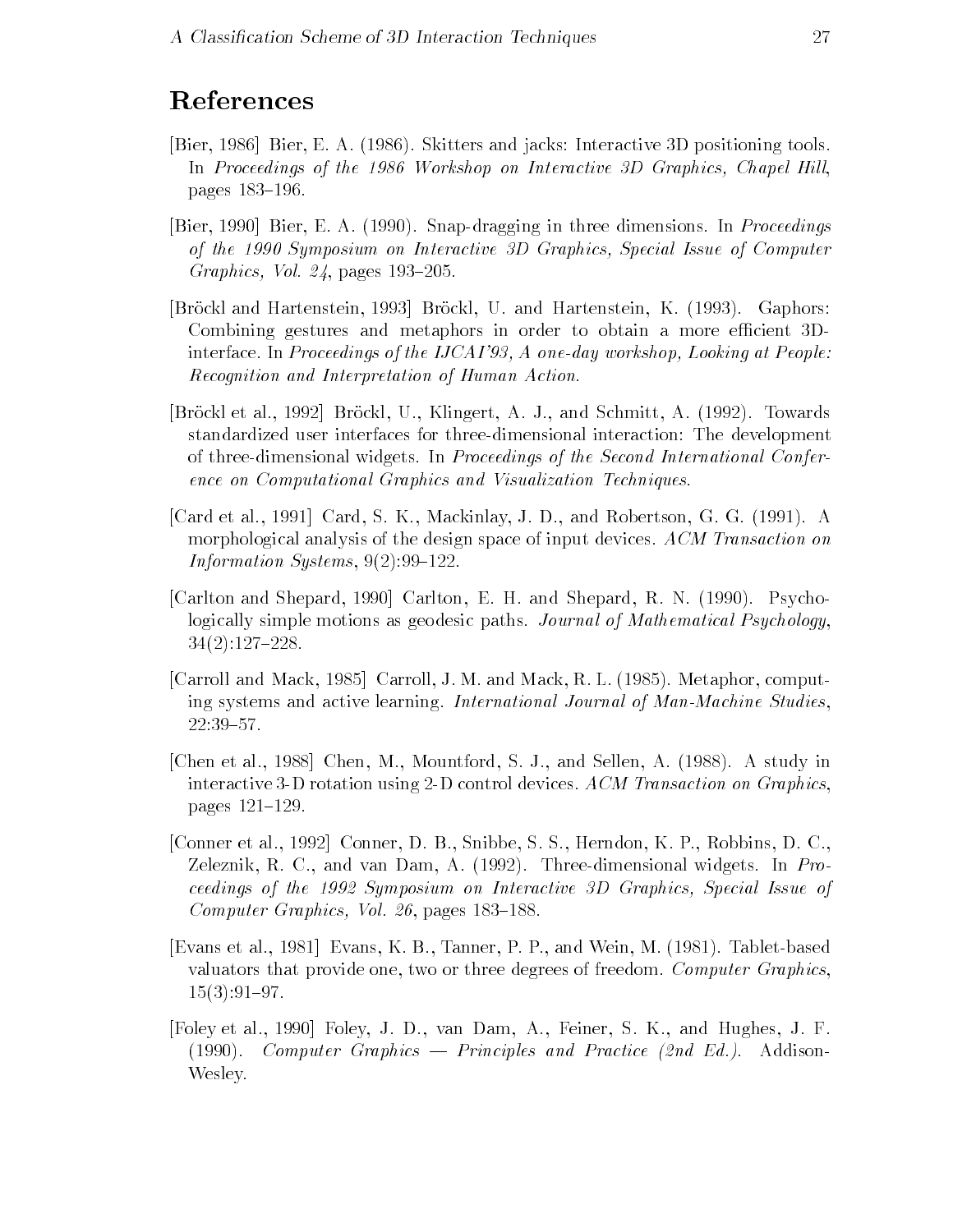- $\Gamma$  . The periodic step  $\Gamma$  and  $\Gamma$  and  $\Gamma$  and  $\Gamma$  and  $\Gamma$  and  $\Gamma$  and  $\Gamma$  and  $\Gamma$  and  $\Gamma$  and  $\Gamma$ portable discount usability evaluation plan for D interaction
 technical report OSU-CISRC-2/93-TR7, Department of Computer and Information Science, Ohio State University, Columbus, OH.
- [Halasz and Moran, 1982] Halasz, F. and Moran, T. P. (1982). Analogy considered harmful. In Proceedings Human Factors in Computer Systems Conference, pages  $383 - 386.$
- [Hanson, 1992] Hanson, A. J. (1992). The rolling ball. In Kirk, D., editor, *Graphics* Gems III, pages  $51-60$ . Academic Press.
- Houde, 1992 Houde, S. (1992). Iterative design of an interface for easy 3-d direct manipulation. In Bauersfeld, P., Bennett, J., and Lynch, G., editors, *Human Fac*tors in Computing Systems, CHI'92 Conference Proceedings: Striking A Balance, pages 135–142. ACM/SIGCHI, ACM Press.
- Hübner, 1990 Hübner, W. (1990). Entwurf Graphischer Benutzerschnittstellen. Ein objektorientiertes Interaktionsmodel l zur Spezi kation graphischer Dialoge Springer Verlag
- [Hultquist, 1990] Hultquist, J. (1990). A virtual trackball. In Glassner, A. S., editor, Graphics Gems, pages 462–463. Academic Press.
- Johnson  Johnson T
 E
  Sketchpad III A computer program for drawing in three dimension. In Proceedings AFIPS Spring Joint Computer Con $ference$ , volume Vol. 23, pages 347–353, Detroit, Michigan.
- [Lakoff and Johnson, 1980] Lakoff, G. and Johnson, M. (1980). *Metaphors We Live* By. The University of Chicago Press.
- [MacKenzie, 1992] MacKenzie, I. S. (1992). Fitts' law as a research and design tool in humancomputer interaction HumanComputer Interaction
- [MacKenzie and Buxton, 1992] MacKenzie, I.S. and Buxton, W. (1992). Extending Fitts' law to two-dimensional tasks. In Bauersfeld, P., Bennett, J., and Lynch, G., editors, Human Factors in Computing Systems, CHI'92 Conference Proceedings:  $Striking A Balance$ , pages 219–226. ACM/SIGCHI, ACM Press.
- $[Mackinlay et al., 1990a]$  Mackinlay, J., Card, S. K., and Robertson, G. G.  $(1990a)$ . A semantic analysis of the design space of input devices. Human Computer Interaction - Hil lsdale Lawrence Erlbaum - Lawrence Erlbaum - Lawrence Erlbaum - Lawrence Erlbaum - Lawrence Er
- [Mackinlay et al., 1990b] Mackinlay, J. D., Card, S. K., and Robertson, G. G.  $(1990b)$ . Rapid controlled movement through a virtual 3D workspace. *Computer*  $\blacksquare$  Graphics in the contract of the contract of the contract of the contract of the contract of the contract of the contract of the contract of the contract of the contract of the contract of the contract of the contra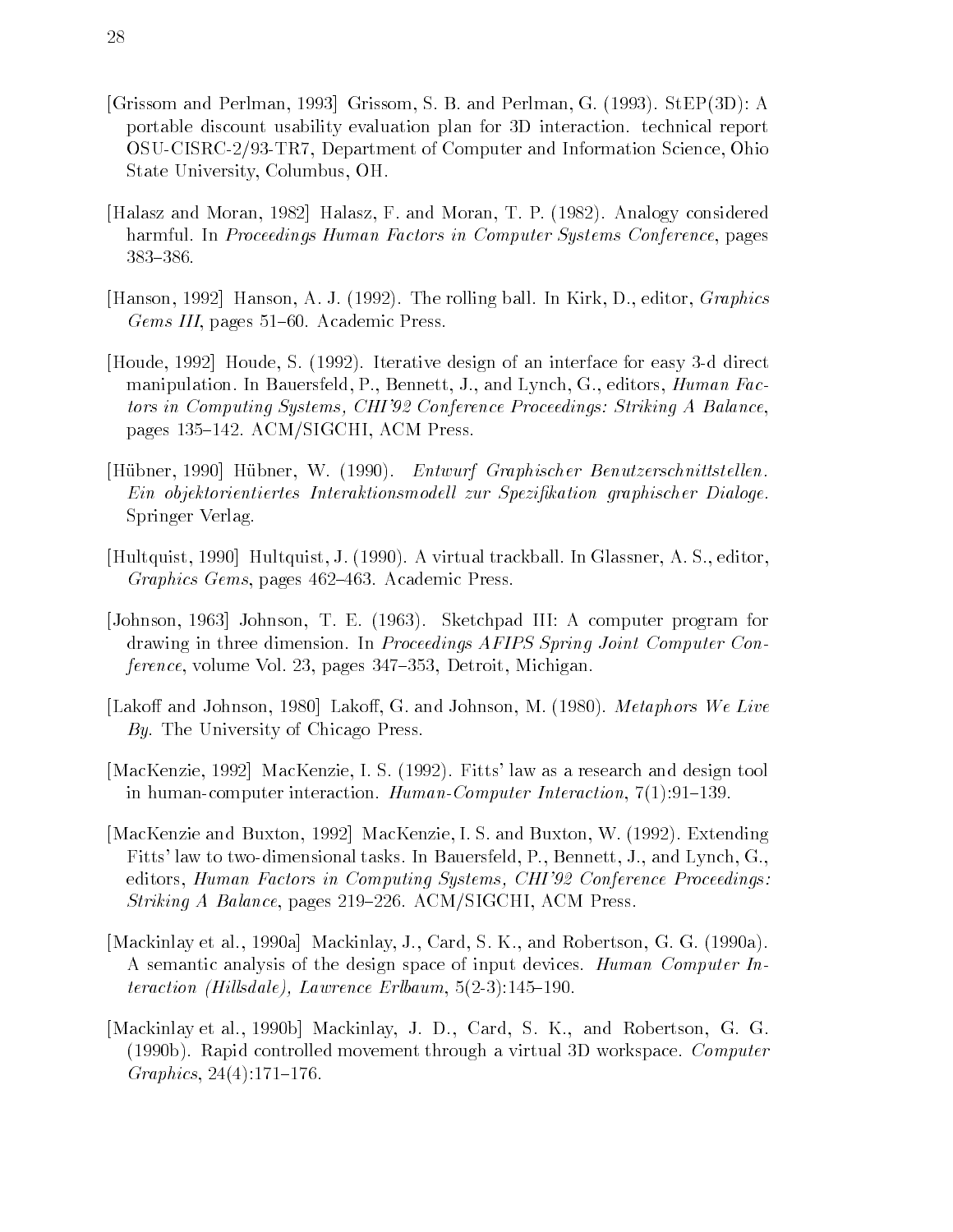- [Nielson and Olsen, 1986] Nielson, G. M. and Olsen, D. R. (1986). Direct manipulation techniques for 3D objects using 2D locator devices. In Proceedings of the 1986 Workshop on Interactive 3D Graphics, Chapel Hill, pages 175–182.
- [Olsen, 1992] Olsen, Jr., D. R. (1992). User Interface Management Systems: Models and Algorithms. Morgan Kaufman Publishers Inc.
- [Pique, 1986] Pique, M. E. (1986). Semantics of interactive rotations. In Proceedings of the 1986 Workshop on Interactive 3D Graphics, Chapel Hill, pages 259–269.
- [Robertson et al., 1993] Robertson, G. G., Card, S. K., and Mackinlay, J. D. (1993). Information visualization using 3D interactive animation. Communications of the ACM
- Rubine, 1991 Rubine, D. (1991). Specifying gestures by example. Computer  $G$ raphics and  $G$  and  $G$  and  $G$  and  $G$  and  $G$  and  $G$  and  $G$  and  $G$  and  $G$  and  $G$  and  $G$  and  $G$  and  $G$  and  $G$  and  $G$  and  $G$  and  $G$  and  $G$  and  $G$  and  $G$  and  $G$  and  $G$  and  $G$  and  $G$  and  $G$  and  $G$  an
- [Shepard and Cooper, 1986] Shepard, R. N. and Cooper, L. A. (1986). *Mental Im*ages and Their Transformations. MIT Press, Cambridge, Massachusetts.
- sherr Sherr Sherr Sherr Sherr Sherr Sherr Sherr Sherr Sherr Sherr Sherr Sherr Sherr Sherr Sherr Sherr Sherr Sh nology and Applications
 Academic Press
- $\beta$ hoemake, 1991 | Shoemake, K. (1991). Quaternions and  $4\times 4$  matrices. In Arvo, J., editor, *Graphics Gems II*, pages 351–354. Academic Press.
- $S$  is the statistical continues for  $S$  interface for specific forms  $S$  interface for specific  $\mathcal{A}$ three-dimensional orientation using a mouse. In *Proc. of Graphics Interface '92*, pages 151–156.
- [Snibbe et al., 1992] Snibbe, S. S., Herndon, K. P., Robbins, D. C., Conner, D. B. and van Dam, A.  $(1992)$ . Using deformations to explore 3D widget design. Computer Graphics
- , which is not a tablet based value of the number wheels are not to control the second company of the second s ator for interactive threedimensional positioning Computer Graphics  107.
- [van Emmerik, 1990] van Emmerik, M. J. G. M. (1990). A direct manipulation technique for specifying 3D object transformations with a 2D input device. Computer Graphics Forum
- [Ware and Osborne, 1990] Ware, C. and Osborne, S. (1990). Exploration and virtual camera control in virtual three dimensional environments. In *Proceedings* of the 1990 Symposium on Interactive 3D Graphics, Special Issue of Computer Graphics, Vol.  $24$ , pages 175–183.